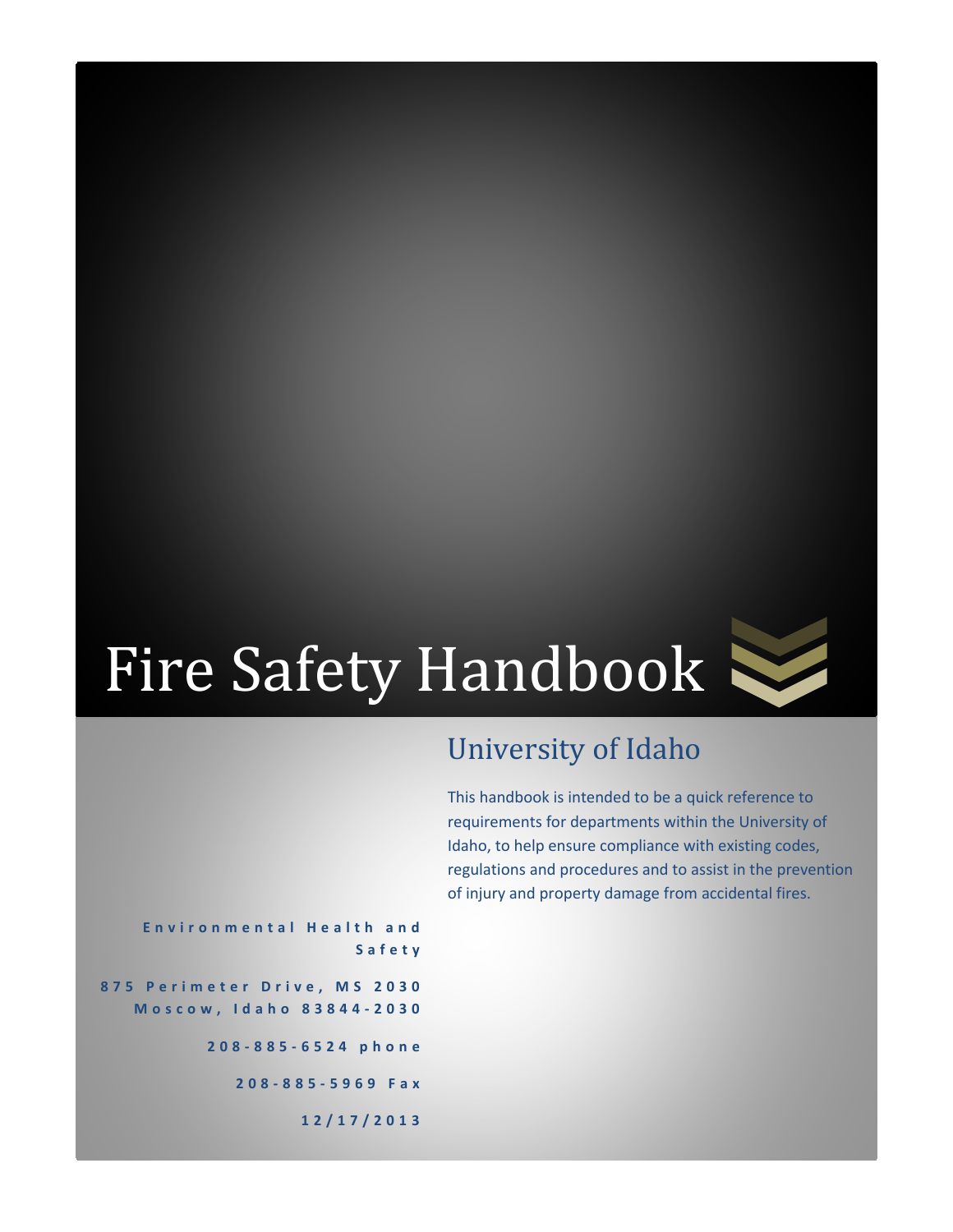#### **Table of Contents**

- I. Introduction
- II. Responsibility
	- a. Departmental
	- b. Supervisor
	- c. Employee
- III. General Precautions
	- a. Self inspections
	- b. Interior
	- c. Exterior
	- d. Portable heating
	- e. Electrical safety
- IV. Storage
- V. Corridors and Exits
	- a. Min. Egress widths
	- b. Fire doors
	- c. Exits and Signage
- VI. Open flame
	- a. Candles
	- b. Events
	- c. Hot work
	- d. Pyrotechnics
	- e. Permits
- VII. Flammable/combustible liquids
	- a. Storage
	- b. Classification
	- c. Max. allowable quantities
	- d. Dispensing
- VIII. Fire Safety equipment
	- a. Fire extinguishers
	- b. Fire alarms
	- c. Fire sprinklers
	- d. Fire Standpipes
	- e. Fire Department Connections
- IX. Emergency evacuation
	- a. Unit plan
	- b. Basic procedures
	- c. Coordinators
	- d. Training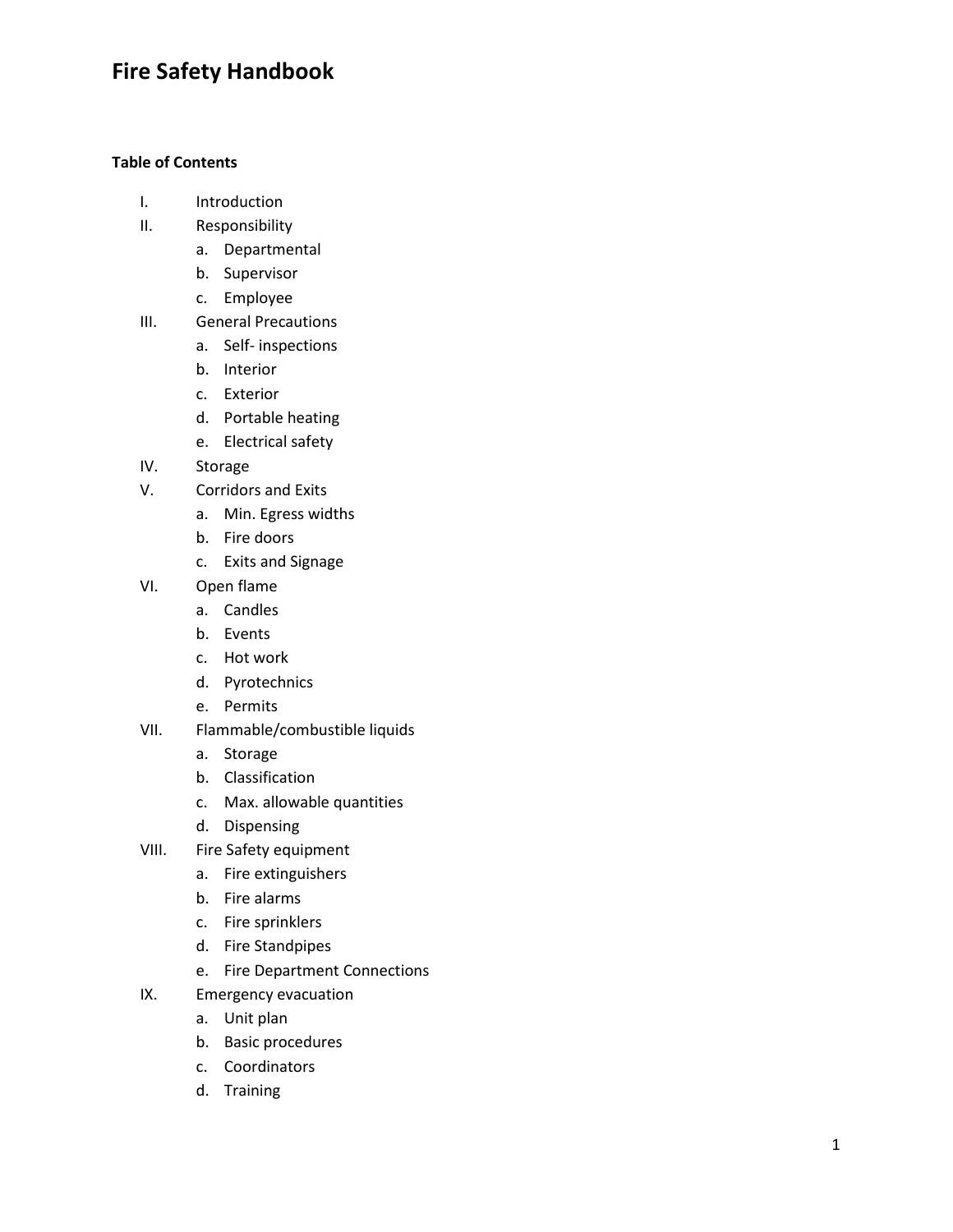#### I. **Introduction**

Fire Safety is essential in protecting the campus community from injuries, deaths, business interruption, and property damage resulting from fires. The Fire Safety Program is intended to ensure reasonable and consistent protection for persons and property in or on University of Idaho properties, including all structures and housing units, agricultural operations, and special events.

Fire prevention guidelines are established in this document as a quick reference to assist in reducing and eliminating the incidence of fires and injuries. Adherence to fire safety codes and guidelines is essential to ensure a fire-safe working and learning environment. For additional information on topics not covered in this document or if you have any question, do not hesitate to contact Environmental Health and Safety.

[The International Fire Code,](http://www.ecodes.biz/ecodes_support/Free_Resources/Idaho09/idaho09_main.html) as adopted by the State of Idaho, is the primary legal source for fire safety requirements at the UI. Many of the standards of The National Fire Protection Association, the Idaho General Health and Safety Standards, the Compressed Gas Association, and others are also applicable.

#### II. **Responsibilities**

#### **Administrators**

College and departmental administrators are responsible for enforcing fire safety program requirements in areas under their control and provide direction and assistance to employees and students to achieve a fire safe environment, and implement and maintain fire prevention and evacuation policies.

#### **Supervisors**

Supervisors must instruct employees on the specific hazards of their work area, required procedures and/or requirements regarding safety in their workplace, and on fire reporting and departmental emergency plans

#### **Employees**

Employees should become familiar with safety requirements of their position and their workplace, and follow all fire safety policies and guidelines.

#### III. **General Precautions**

#### **A. Self- inspections**

1. It is recommended that every supervisor perform an evaluation of the work areas under their control on a monthly basis, and record findings and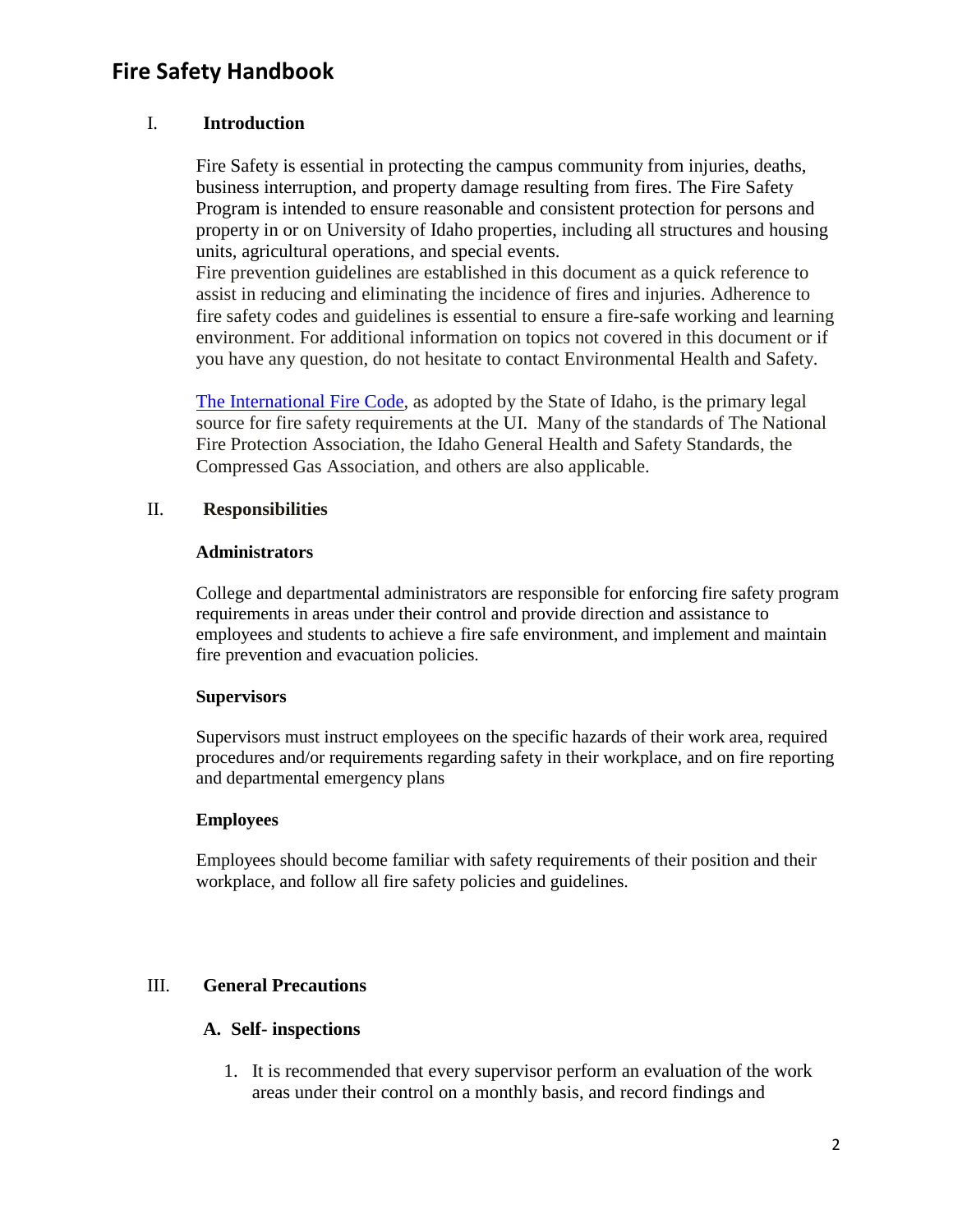corrective actions taken. Inspection forms should signed by the individual who performed the inspection, and be retained for documentation.

2. The recommended **inspection form** is attached at the end of this handbook.

#### **B. Interiors**

- 1. **Housekeeping should be a priority in all work spaces**. Keeping combustible material to a minimum is essential to preventing accidental ignition.
- 2. **Decorations and displays should be of fire-resistive materials** and be placed only in common/public areas of the building (break rooms, lounges, reception areas, etc.)
- 3. **Never place any objects in the exit path** or block access to exit doors.
- 4. Coffee makers should always be **placed on a noncombustible surface**, and should incorporate an auto-shutoff timer device.
- 5. Cooking equipment such as hotplates and toaster ovens, or any device that utilizes hot elements **should not** be used in the workplace unless in a specifically designated area.
- 6. Materials stored on shelves or cabinets must be **at least 18 inches below** any fire sprinkler.
- 7. **Never block access** to emergency equipment such as fire extinguishers, fire alarms, or eye washes.
- 8. Readily combustible materials such as paper, cardboard or packing **should not be allowed to accumulate**, and should be removed from the building as often as necessary to avoid being a fire hazard.
- 9. **Smoking is not allowed** in any University building.
- 10. Posters, banners or other combustible items cannot exceed 20% of any wall area within a room.

## **C. Exteriors**

- 1. Trees, shrubs, grasses and other combustible landscaping should not be allowed to contact building exterior walls.
- 2. Shrubs and vines need to be trimmed to avoid blocking fire department sprinkler and standpipe connections from view.
- 3. Entrances and areas around them should always be clear of obstructions. Never place materials in these areas.

#### **D. Portable Heaters**

1. The only portable heaters allowed in UI buildings are radiant panel heaters. Heaters utilizing hot elements should not be used.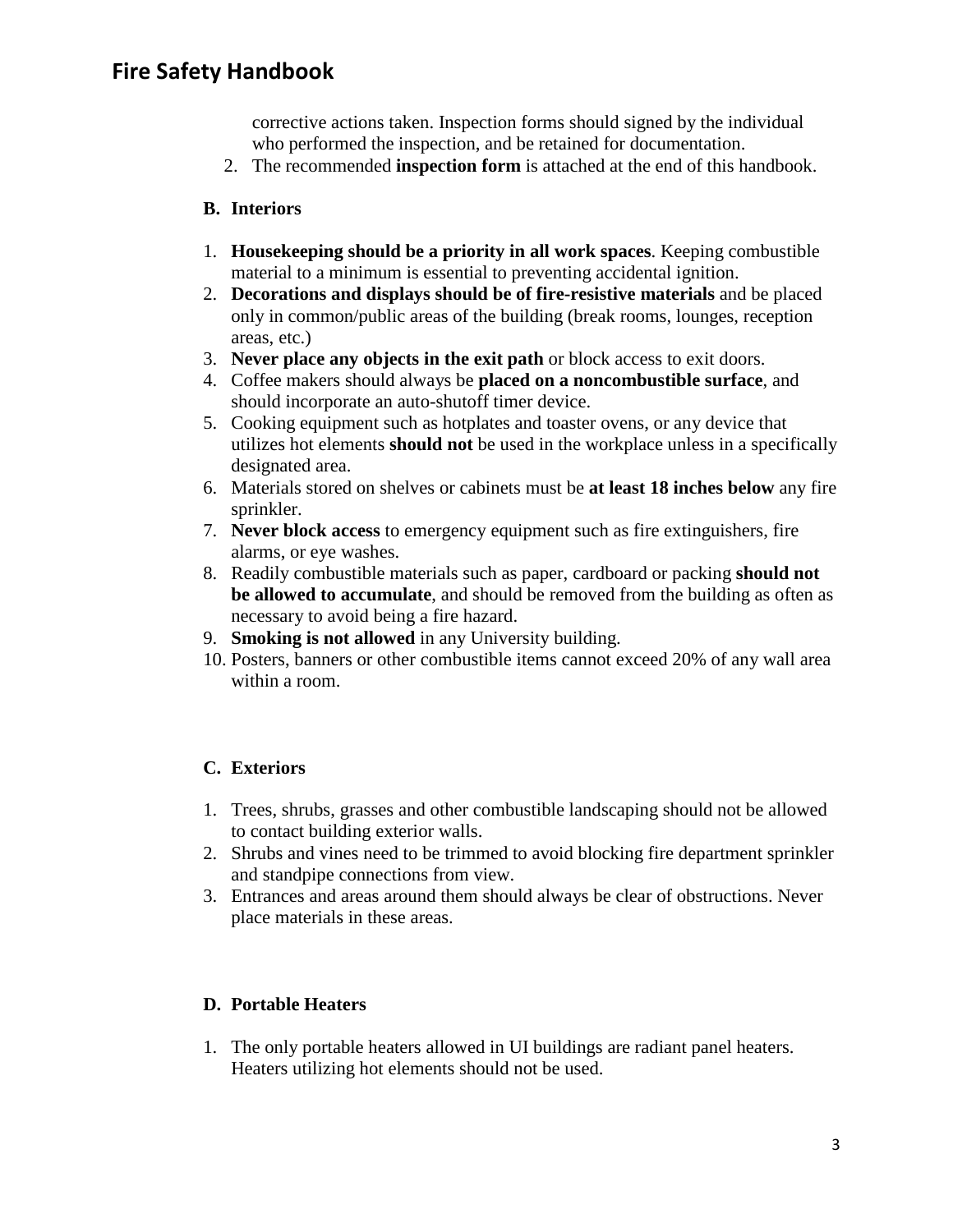- 2. Radiant panels should be either mounted on a wall surface or placed on a stand supplied by the manufacturer. Never lean panels against other objects.
- 3. Always allow sufficient air space around the panel for circulation.

## **E. Electrical Safety**

- 1. Extension Cords
	- a. Never use extension cords in lieu of permanent wiring. Extension cords are only to be used for temporary service, and are to be unplugged at the end of each day.
	- b. Never run cords through doorways, over or under partitions, above ceiling panels or through walls.
	- c. Never place objects over cords, such as rugs or mats.
	- d. Do not "daisy-chain" cords together to extend their length. Cords are required to be plugged directly into a wall receptacle.
	- e. Do not attempt to make or use "home-made" extension cords.
- 2. Multi-plug devices
	- a. Do not use multi-plug devices on receptacles.
	- b. The use of fuse protected power strips with multiple outlets are approved for use where multiple items require power
	- c. Do not connect power strips together
- 3. Electrical Panels
	- a. Electrical panels require sufficient space around them to allow maintenance and emergency access. Never place items in front of electrical panels. A minimum of 3 feet is required in front of, and next to panels. If in doubt consult the Facilities Electrical Foreman at 885-6249.
	- b. Electrical panels should be secured (locked) at all times.
- 4. Ground fault interrupting circuits
	- a. Any electrical outlet within six feet of a water source (sinks, water fountains, showers etc.) must be a GFCI circuit.
	- b. All outlets on the exterior of buildings must be GFCI
	- c. Extension cords used outside or in the vicinity of any surface that is potentially damp or wet must incorporate a GFCI device.
- 5. Electrical appliances
	- a. All electrical devices should be inspected routinely for frayed cords or damaged plugs. Any device with damaged cords/plugs should be removed from service until such time as the cords can be repaired/replaced. Do not attempt to make repairs on electrical appliances – contact Facilities for repair or replacement.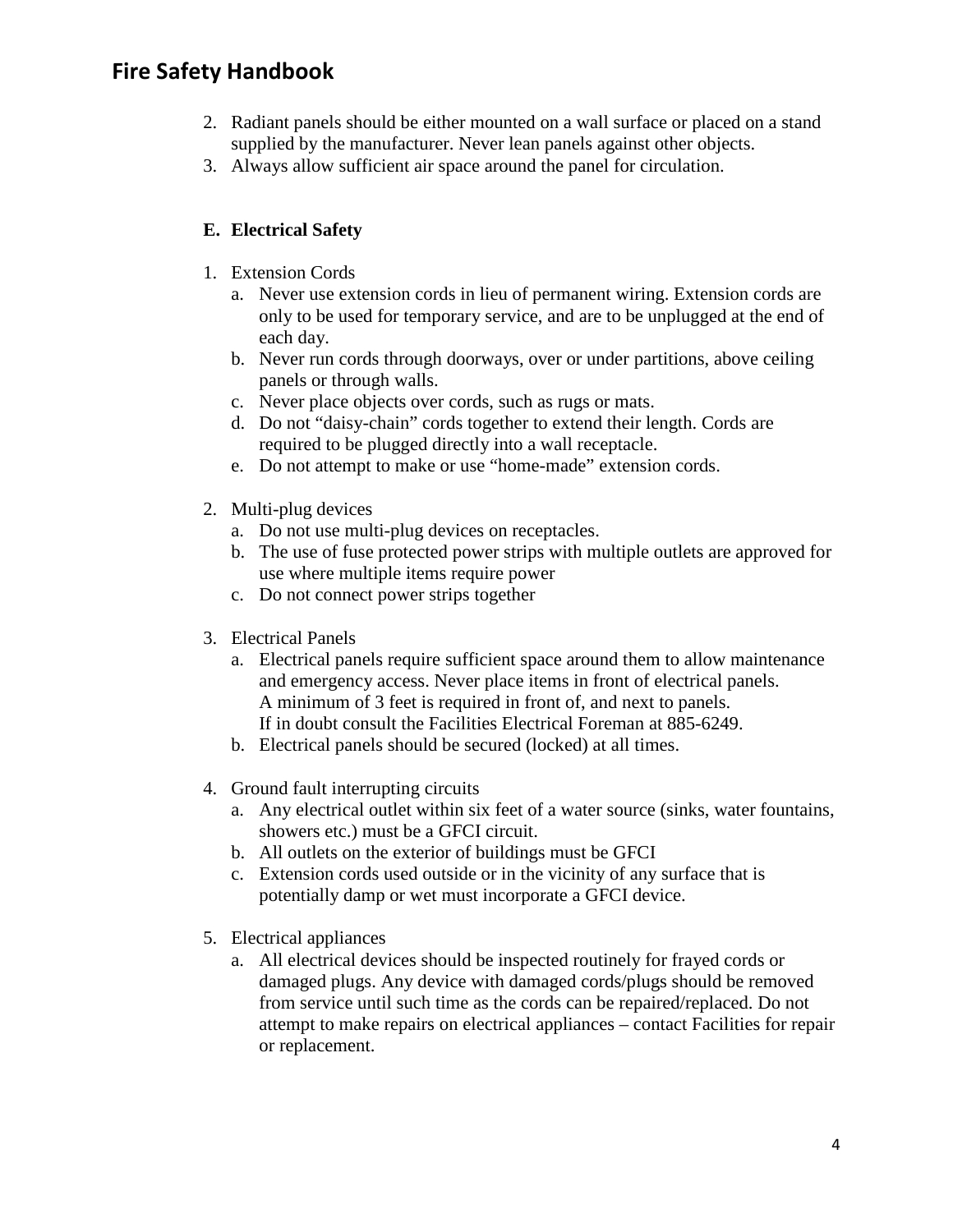#### IV. **Storage**

#### A. General

- 1. All storage rooms must be maintained in an orderly manner. Stored combustible materials should be kept to a minimum. This means the following good housekeeping practices must be employed:
	- a. Loose storage (paper, books, or files) must be kept off floors and either put into boxes or stacked in an organized manner on shelves.
	- b. Aisles, at least 29" wide, must be maintained to access storage and must be clear and free of tripping hazards at all times. These aisles will also act a route of escape in an emergency.
	- c. Storage may not be stacked within 18" of a sprinkler head in areas that are protected by an automatic sprinkler system. In areas not protected by sprinklers storage must be at least 24 inches from the ceiling.
	- d. Stored materials must be kept at least thirty-six inches from any heat source.
	- e. Storage cannot block fire extinguishers, fire alarm pull stations, emergency or exit lighting, access to evacuation routes or the exit door, emergency equipment or prevent entry of emergency personnel.
	- f. Storage under stairs is not permitted unless the area is enclosed and protected with a one-hour fire rated enclosure and a detection and/or suppression system.
	- g. Smoking is not permitted in any storage area under any conditions.
	- h. Storage of any kind is prohibited in corridors, stairwells or the access areas to exits.
- B. Flammable Liquids See VII a. Flammable Liquids storage.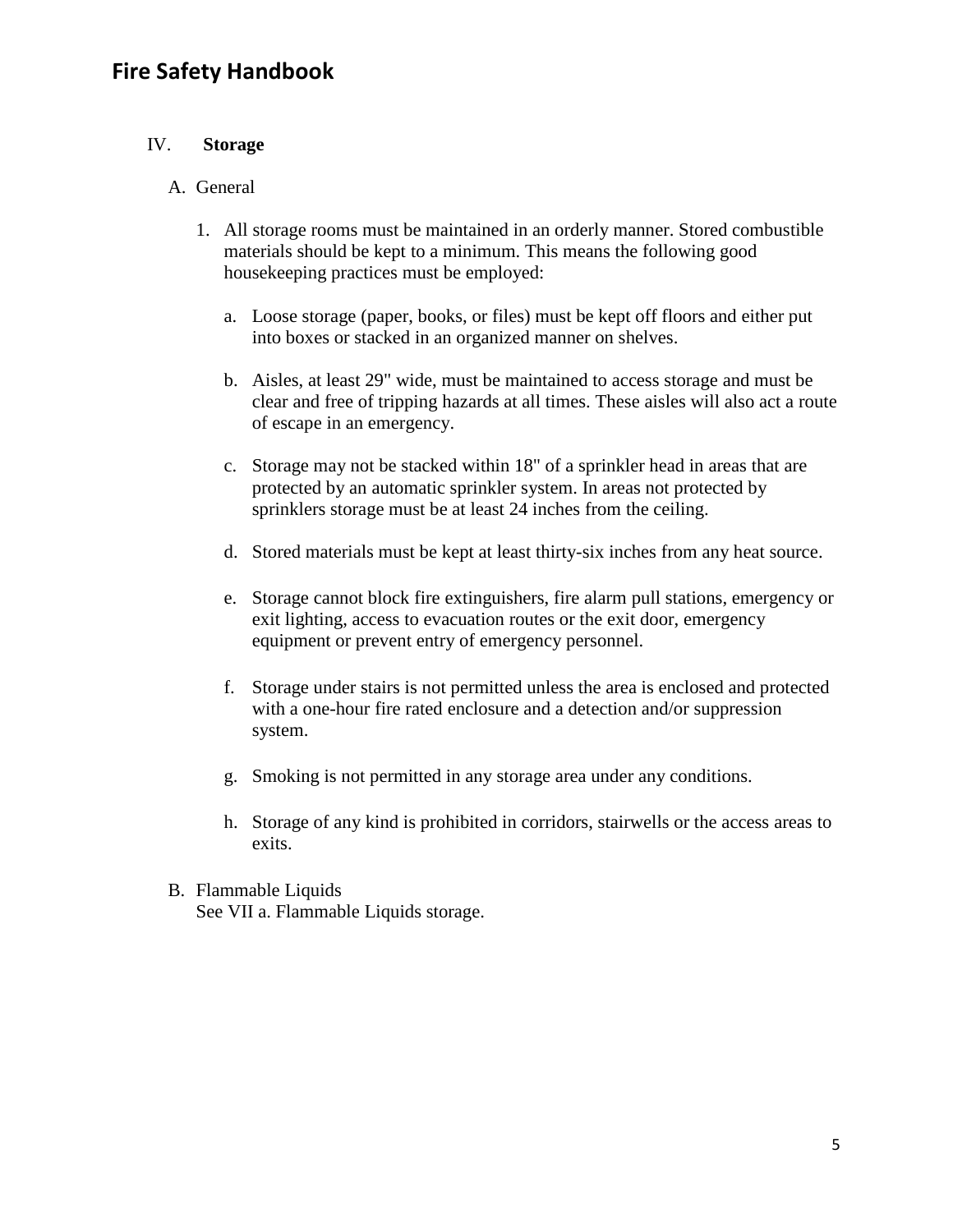#### C. Attics/Basements

- 1. Storage in unfinished attics, eave or crawl spaces or other areas where exposed, unprotected structural members are present is prohibited.
- 2. Only approved and designated spaces are allowed for storage.
- 3. Flammable liquids, gases or hazardous materials are not to be stored with combustible items storage containing paper, wood, plastics, cardboard, etc. Flammable liquids are required to be stored in specific, designated spaces.

#### V. **Corridors and Exits**

A. General

Corridors, stairwells and exit doors are intended to accommodate large numbers of people who may need to exit the building quickly and safely. Therefore nothing should be placed in corridors or stairwells that might become an obstruction or cause delay in exiting.

- 1. No storage of any kind is allowed in corridors or stairwells.
- 2. Waste materials, recycling materials or surplus equipment or furniture awaiting pickup or disposal should not be placed in corridors, no matter how temporary.
- 3. Chairs, desks, cabinets, equipment or displays should not be placed in corridors without specific approval from the Director of Environmental Health and Safety. Policies and procedures pertaining to building corridor and hallway use in university facilities may be found in the Administrative Procedures Manual (APM) Chapter 35, sections 23, 27 and 34.
- 4. In rare circumstances approval may be obtained to place items within the exit corridor provided specific requirements are met. To obtain approval, a request may be sent to the Director of EHS using a BUILDING CORRIDOR USE EXEMPTION REQUEST FORM (copy available at the end of this document).
- B. Minimum Egress Widths
	- 1. All work areas must have a clear path to exit doors a minimum of 36 inches in width.
	- 2. Corridors, hallways, and exit paths to stairwells or exterior doors must be maintained at their full width to accommodate the expected occupant load.
	- 3. In no case shall the exit width of corridors be less than 44 inches.
- C. Fire Doors
	- 1. Fire Doors must remain closed at all times, unless equipped with automatic controls.
	- 2. Never prop open fire doors, or place any objects in such a way as to interfere with their operation.
	- 3. All fire doors must close and latch in place.
	- 4. Never lock, or block access to fire doors and stairwells.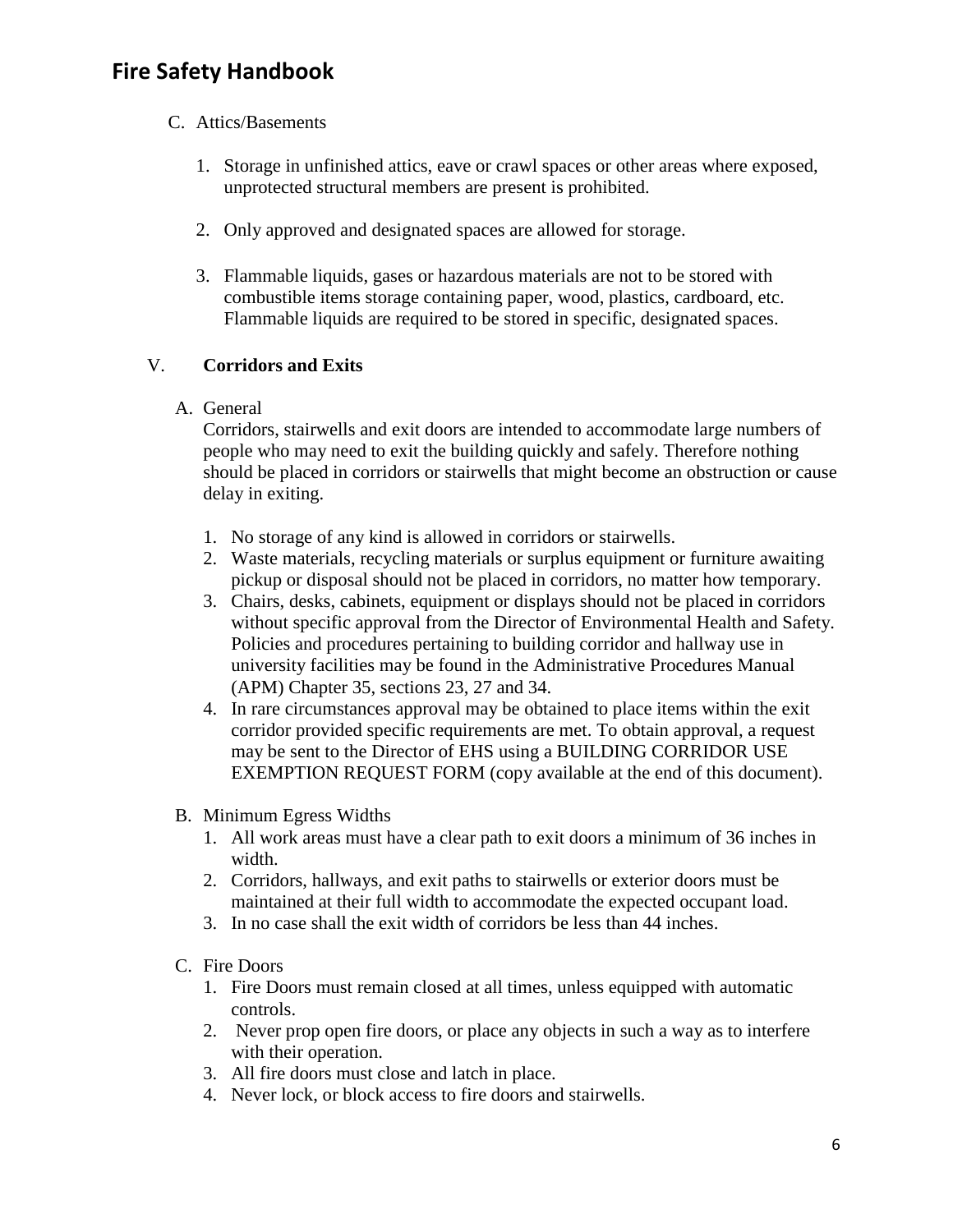- D. Exits and Signage
	- 1. All exits must be identified with illuminated signs
	- 2. Never cover or block Exit signs signs must be visible at all times
	- 3. Exit signs are required in every room, corridor or other occupied space when the number of persons could be 50 or more.

#### VI. **Open Flame / Ignition sources**

- A. Candles
	- 1. Candles and other open flame devices are prohibited in all working spaces, classrooms outside of laboratories or University dining areas.
	- 2. No burners, incense, or other burning or smoldering items are allowed in any structure without prior approval/permit.
- B. Events
	- 1. Hurricane Lamps and candles are allowed for use in food service areas, provided that they meet the requirements of The International Fire Code, Section 308.3.1 and have prior approval of EHS.
	- 2. No portable flame device utilizing flammable gases, compressed gases, or liquid fuel are allowed in any campus structure, unless specifically permitted.
	- 3. The use of flame producing devices, or pyrotechnics as part of a stage production or a religious service is allowed only after approval and permit issuance by Environmental Health and Safety and the State Fire Marshal.
	- 4. The use of indoor pyrotechnics must meet the requirements of The International Fire Code, Chapter 33, Section 3308.2.2
	- 5. All pyrotechnic displays must meet insurance liability requirements set by the University of Idaho, Risk Management Office.
- C. Welding and Hot Work
	- 1. All welding, braising, or soldering on University property must conform to the requirements of The International Fire Code, Chapter 26.
	- 2. All welding and other hot work should also be done in utilizing the University of Idaho Hot Work and Welding Checklist.(located at end of document.)
- D. Pyrotechnics
	- 1. All fireworks and other pyrotechnic displays require prior approval and permitting by the University of Idaho, and the Moscow Fire Marshal.
	- 2. The use of outdoor pyrotechnics must meet the requirements of The International Fire Code, Chapter 33, Section 3308.1.
	- 3. All pyrotechnic displays must meet insurance liability requirements set by the University of Idaho, Risk Management Office.
- E. Recreational Fires
	- 1. Activities conducted on university property that involve recreational fires (e.g., bonfires, open-pit burning, and barbecues, other than those using charcoal or gas grills) require (1) prior authorization of the event, and (2) a recreational fire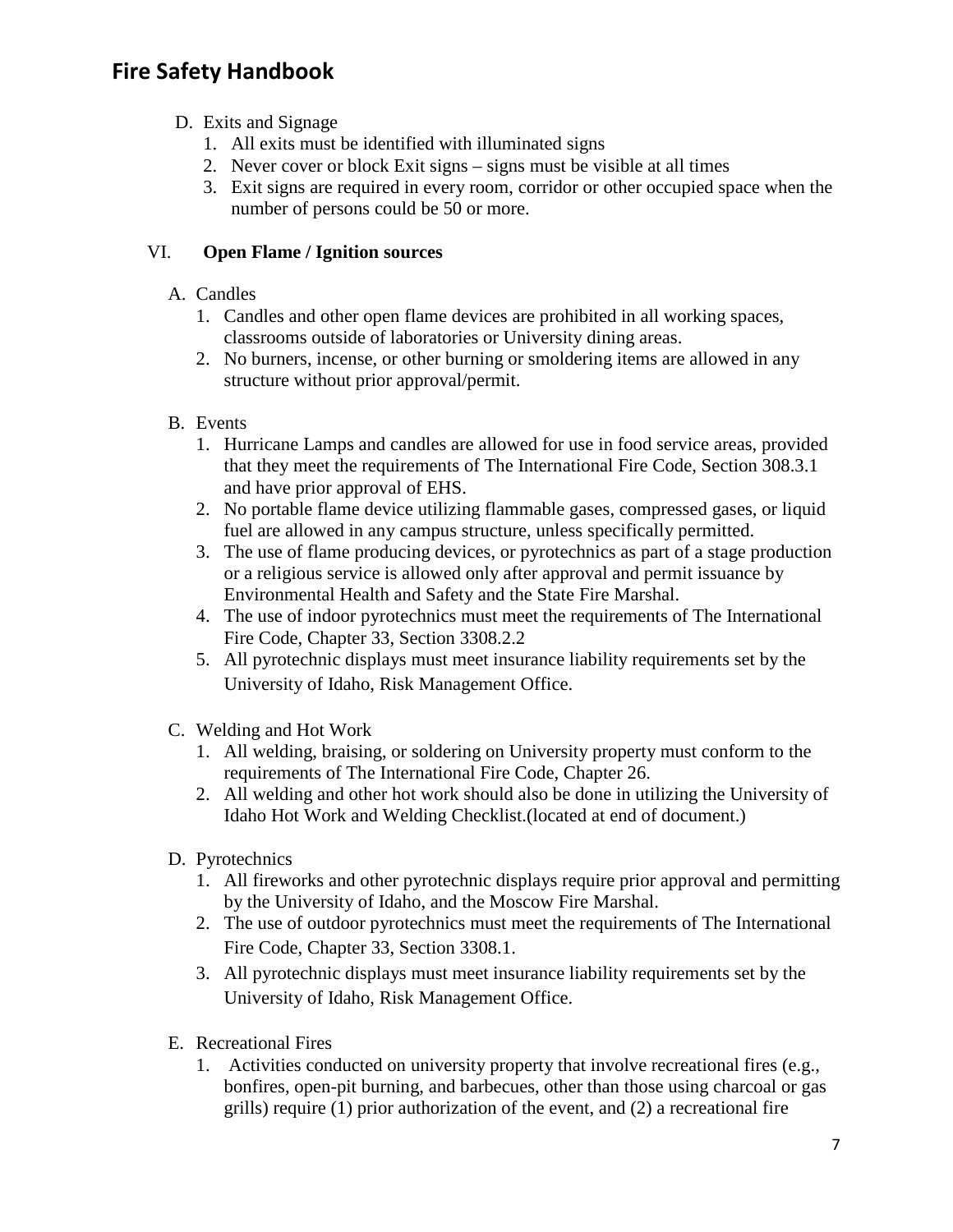authorization permit from the university and a burning permit from the City of Moscow. It is important for the proper authorities to know what activities are taking place and if the fire conditions are appropriate for the event. [rev. 9-09]

- 2. Prior authorization of an outdoor event on the Moscow campus is obtained through the Facility Scheduler in Campus Recreation. Any event with a recreational fire also must have a completed Recreational Fire Authorization Form, which can be obtained from the Environmental Health and Safety Office.
- 3. In the case of locations outside of Moscow, authorization of the event is obtained from the senior administrator at the location, using the Recreational Fire Authorization Form, and the local fire authority must be contacted regarding fire permit requirements in that jurisdiction.
- 4. Procedures for Obtaining a Recreational Fire Authorization and a Burning Permit (Moscow Campus)
	- a. Download a Recreational Fire Authorization Form or obtain one from the Environmental Health and Safety Office.
	- b. Complete all the information required on the form.
	- c. Return the form to the Environmental Health and Safety Office and obtain the approval signature of the Fire Safety Specialist or Director of Environmental Health and Safety. For locations outside of Moscow, return the form to the senior administrator at the location for his or her authorization.
	- d. Take the completed authorization form to the Moscow Fire Department (Station #3, 229 Pintail Lane). The Moscow Fire Department will review the proposed activity and weather conditions and either issue or deny burning permit. For locations outside of Moscow, inform the local jurisdiction of the Recreational Fire Authorization Form and be prepared to share a copy if requested.
	- e. Information. For additional information regarding recreational fires, please contact the Environmental Health and Safety Office at (208) 885-6524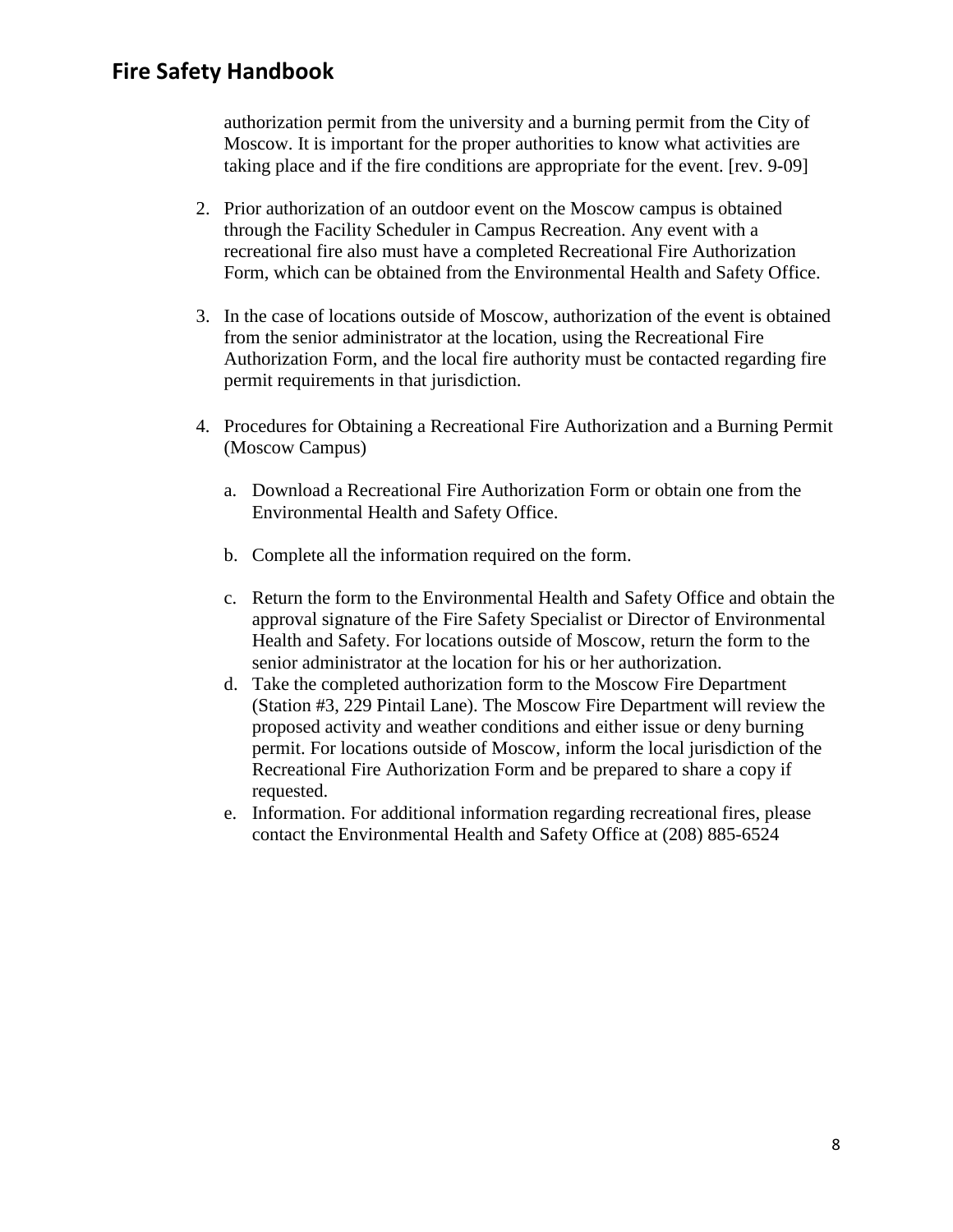#### VII. **Flammable/Combustible Liquids**

#### A. Storage

- 1. All flammable and combustible liquids storage must meet the requirements of The International Fire Code, Chapters 27 and 34.
- 2. Quantities of flammable liquids must be maintained below the limits established for each control area (see VII.C following).
- 3. Containers and cabinets:
	- a. Flammable liquids should be stored in appropriate containers with tight fitting lids to control vapors.
	- b. Containers should be stored in listed, approved flammable liquids storage cabinets that have self-closing doors and a lock.
	- c. Cabinets should not be vented. If it is necessary to vent cabinets due to excessive vapors, or health concerns, the venting material and the installation of vents must be of the same fire-rating as the cabinets, and be directly vented to the exterior, without manifolding.
	- d. Cabinets must meet the requirements of International Fire Code, Chapter 34, Section 3404.3.2.1
	- e. Cabinets are not to be placed near exit/corridor doors nor in the path of travel to an exit door.
	- f. No more than three (3) cabinets are allowed in any lab, or shop space.
	- g. Individual containers are restricted to the following sizes and types:\*

| Flammable Liquids  |       |     |     | Combustible Liquids |             |  |
|--------------------|-------|-----|-----|---------------------|-------------|--|
| Container          | IA    | IB  | IC  | $\rm II$            | <b>IIIA</b> |  |
| <b>Type</b>        |       |     |     |                     |             |  |
| Glass              | 500ml | 1L  | 4L  | 4L                  | 20L         |  |
| $MetaI -$          | 4L    | 20L | 20L | 20L                 | 20L         |  |
| other than         |       |     |     |                     |             |  |
| DOT drums          |       |     |     |                     |             |  |
| <b>Safety Cans</b> | 10L   | 20L | 20L | 20L                 | 20L         |  |
| Metal              | 4L    | 20L | 20L | 60 gallon           | 60 Gallon   |  |
| (DOT)              |       |     |     |                     |             |  |

\* Within the overall maximum quantities allowed. See VII.C following.

- B. Classification of Liquids
	- 1. Flammable and Combustible liquids are classified by properties as follows:
		- a. Flammable Liquid: Any liquid that has a closed-cup flash point below 100F and a Reid vapor pressure not exceeding 40 psia.

| Class | Flash point     | Boiling point |  |
|-------|-----------------|---------------|--|
|       | $< 73$ F        | < 100F        |  |
| 1B    | < 73F           | $=$ > 100F    |  |
|       | $=$ >73F, <100F |               |  |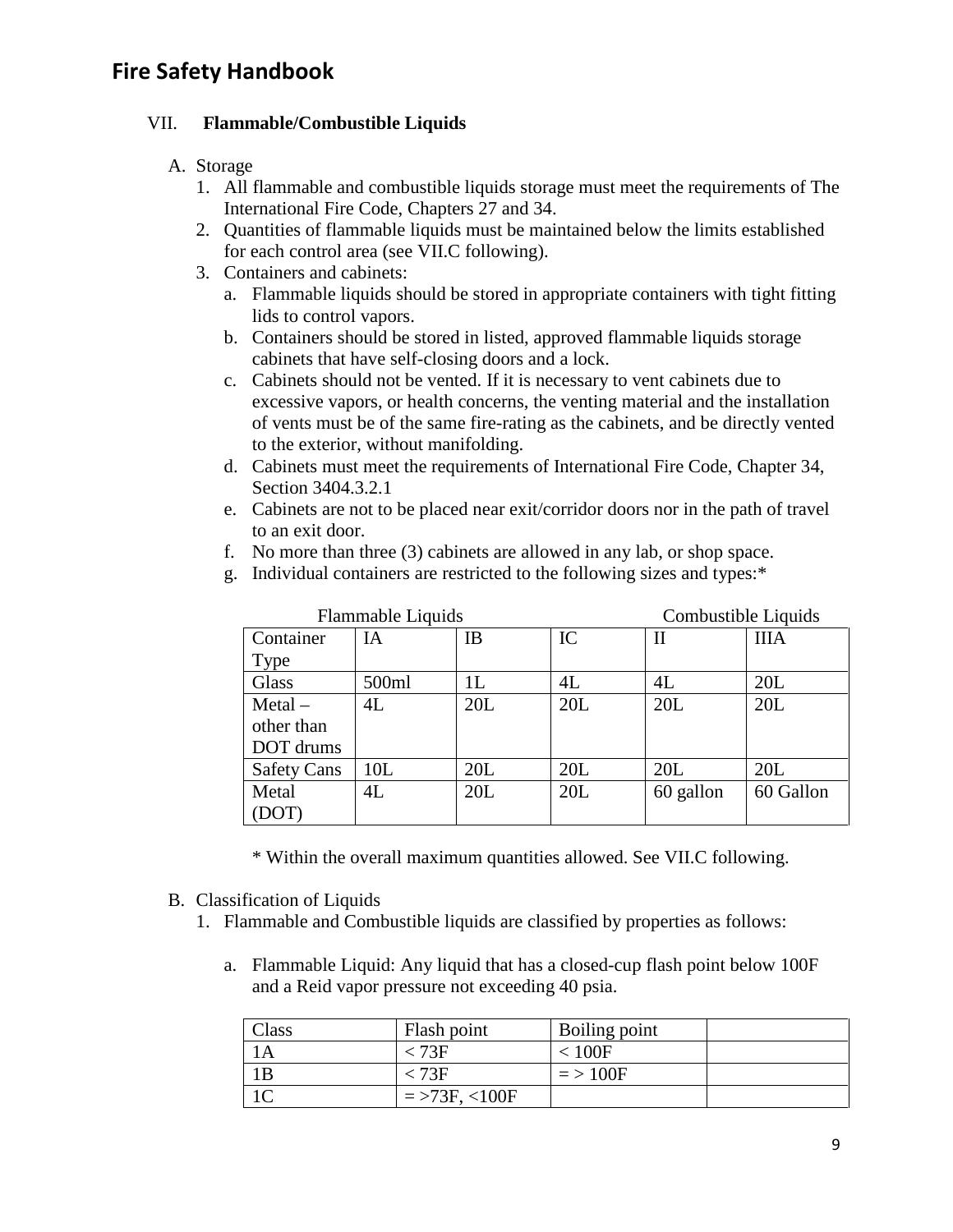| 100F  | . .              |  |
|-------|------------------|--|
| Class | Flash point      |  |
|       | $=$ > 100F <140F |  |
| ШA    | $>140$ <200      |  |
| ПB    | $=$ > 200        |  |
|       |                  |  |

b. Combustible liquid: Any liquid that has a closed-cup flash point at or above

#### C. Maximum Allowable Quantities

- 1. Control Areas
	- a. Control Areas are spaces within a building where quantities of hazardous materials, not exceeding the maximum allowable quantity per control area, are stored, dispensed, used or handled. The intent of the control area concept is to provide an alternative method for the handling of hazardous materials without classifying the occupancy as a Hazardous Occupancy. In order to not be considered a Hazardous Occupancy, and avoid all the additional safety features and fire protection required, the amount of hazardous materials within any single control area bounded by fire barriers, fire walls or exterior walls cannot exceed a defined maximum allowable quantity for a specific material.
	- b. A control area may be an entire building or a portion thereof.
	- c. Construction/Separation Requirements
		- i. Control areas shall be separated from each other by fire barriers constructed in accordance with the International Building Code.
	- d. Percentage of maximum allowable quantities
		- i. The percentage of maximum allowable quantities of hazardous materials per control area allowed at each floor level within a building shall be as follows:

| Floor Level  |                | $%$ of  | Number of Control Areas  | Fire resistance       |
|--------------|----------------|---------|--------------------------|-----------------------|
|              |                | max     | Allowed per floor        | rating for fire       |
|              |                | allowed |                          | barriers (hours)      |
|              |                | Per     |                          |                       |
|              |                | Control |                          |                       |
|              |                | Area    |                          |                       |
| Above        | 6              | 12.5%   | $\overline{2}$           | $\overline{2}$        |
| grade        | 5              | 12.5%   | 2                        | 2                     |
|              | 4              | 12.5%   | 2                        | $\mathcal{D}_{\cdot}$ |
|              | 3              | 50%     | $\overline{2}$           |                       |
|              | $\overline{2}$ | 75%     | 3                        |                       |
|              |                | 100%    | 4                        |                       |
| <b>Below</b> | $1*$           | 75%     | 3                        |                       |
| Grade        | $2*$           | 50%     |                          |                       |
|              |                |         | *Cannot store Class 1 in |                       |
|              |                |         | basements.               |                       |

**Design and number of control areas**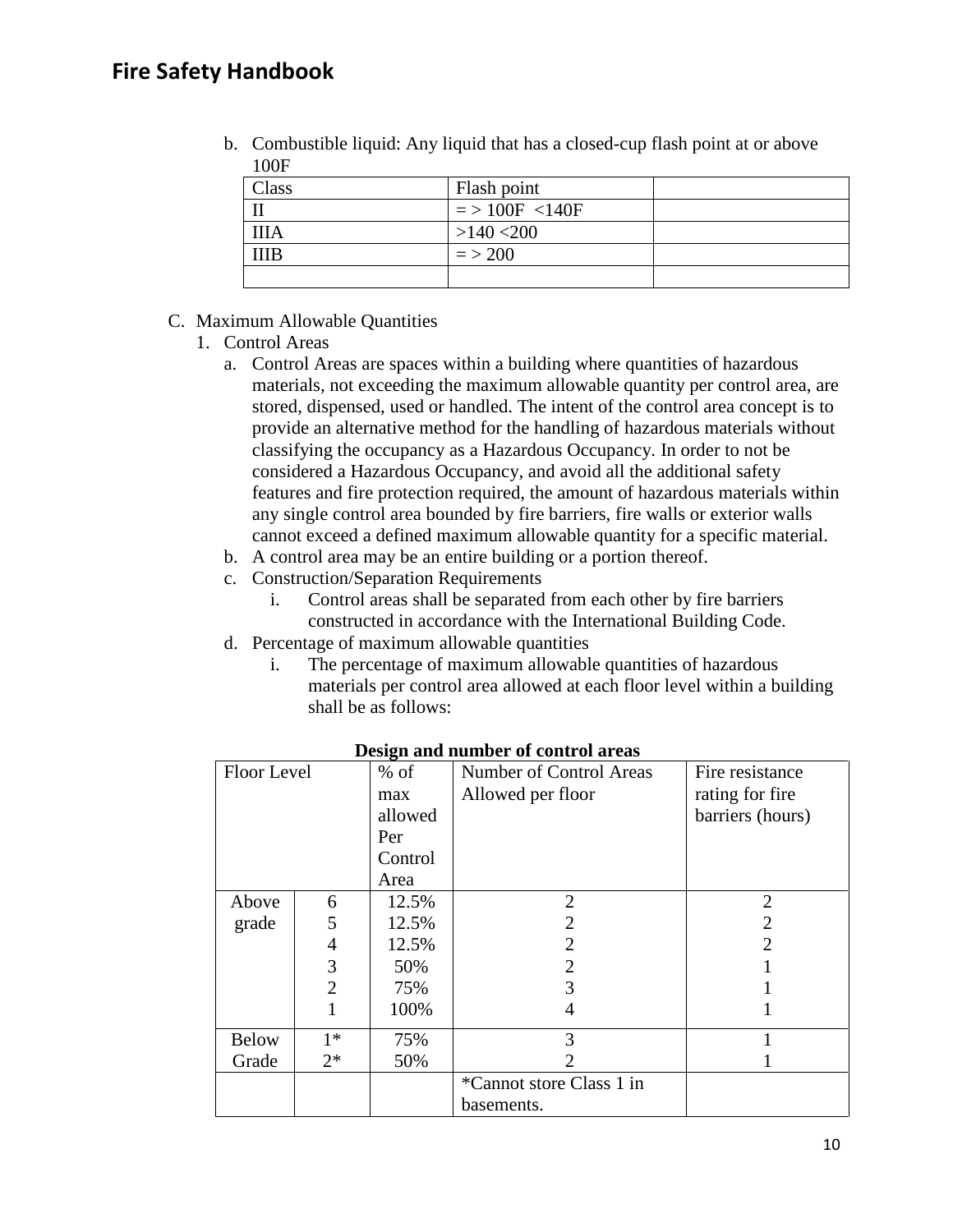- 2. Maximum Quantities
	- a. Maximum Allowable Quantities per Control Area of Hazardous Materials Posing a Physical Hazard

| Material             | Class          | Solid          | Liquid    | Gas       |
|----------------------|----------------|----------------|-----------|-----------|
|                      |                | pounds         | Gallons   | cu.ft.    |
|                      |                | (cubic ft.)    | (pounds)  |           |
| Combustible          | $\mathbf{I}$   | NA             | 120       | <b>NA</b> |
| Liquid               | <b>IIIA</b>    |                | 330       |           |
|                      | <b>IIIB</b>    |                | 13,200    |           |
| Cryogenic            | <b>NA</b>      | <b>NA</b>      | 45        | NA        |
| Flammable            |                |                |           |           |
| Cryogenic            | <b>NA</b>      | <b>NA</b>      | 45        | <b>NA</b> |
| Oxidizing            |                |                |           |           |
| <b>Flammable Gas</b> | Gaseous        | <b>NA</b>      | <b>NA</b> | 1,000     |
|                      | Liquefied      |                | 150       | <b>NA</b> |
| Flammable            | 1A             | <b>NA</b>      | 30        | <b>NA</b> |
| Liquid *<br>$**$     | 1B and         |                | 120       |           |
|                      | 1 <sub>C</sub> |                |           |           |
| Flammable            | <b>NA</b>      | NA             | 120       | NA        |
| Liquid               |                |                |           |           |
| Combination          |                |                |           |           |
| (IA, IB, IC)         |                |                |           |           |
| Organic Peroxide     | <b>UD</b>      | $\mathbf{1}$   | (1)       | <b>NA</b> |
|                      | I              | 3              | (5)       |           |
|                      | $\mathbf{I}$   | 50             | (50)      |           |
|                      | III            | 125            | (125)     |           |
|                      | IV             | Unlimited      | Unlimited |           |
|                      | V              | Unlimited      | Unlimited |           |
| <b>Oxidizing Gas</b> | Gaseous        | <b>NA</b>      | <b>NA</b> | 1500      |
|                      | Liquid         |                | (150)     | <b>NA</b> |
| Pyrophoric           | <b>NA</b>      | $\overline{4}$ | (4)       | 50        |
|                      |                |                |           |           |

Storage/Use

\* Max allowable quantities shall be increased 100% in buildings equipped throughout with an automatic sprinkler system in accordance with IFC 903.3.1.1 – Where \*\* note applies, the increase for both shall be accumulative.

\*\* Max allowable quantities shall be increased 100% when stored in approved storage cabinets.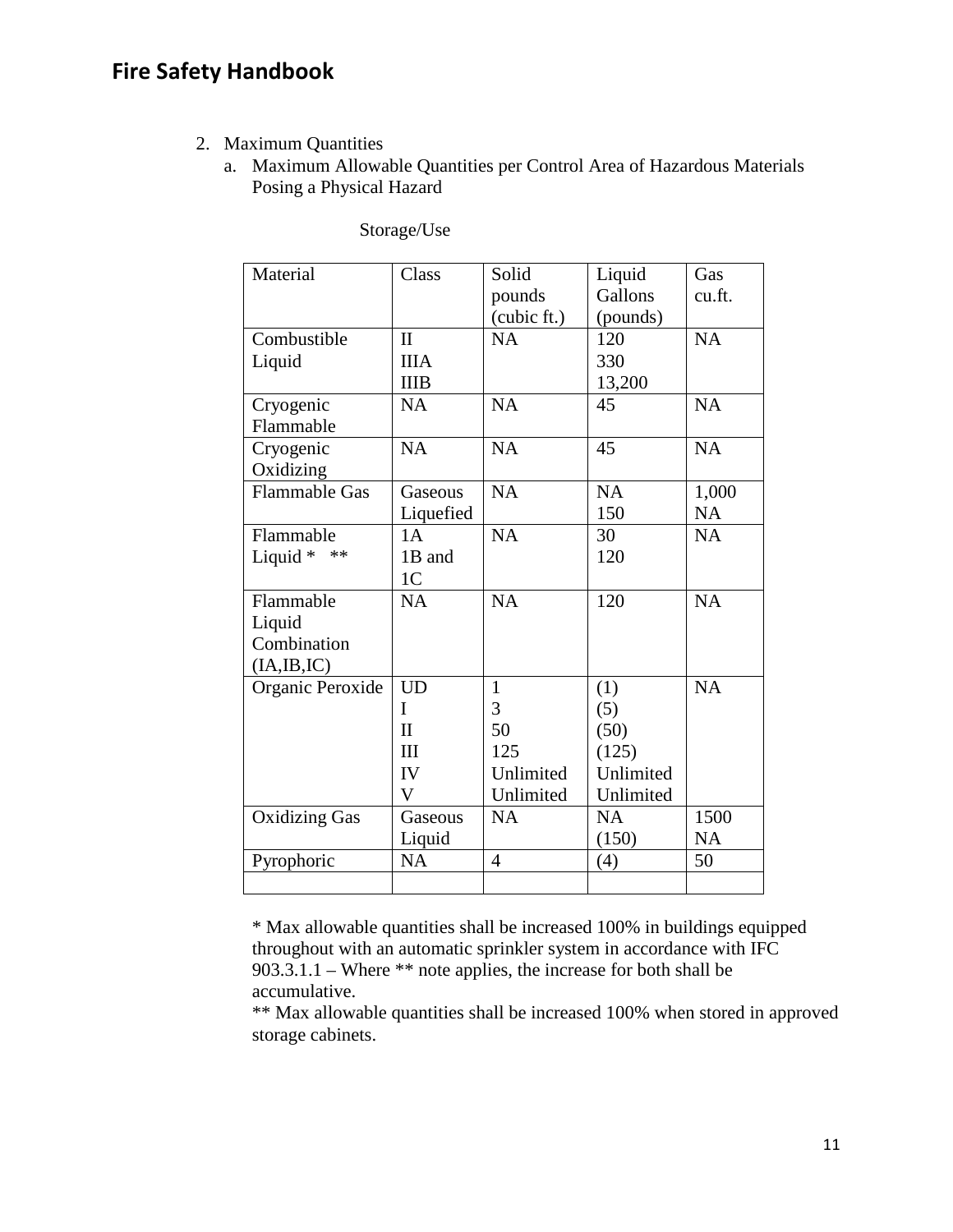- D. Dispensing Flammable Liquids
	- 1. Dispensing, use, mixing and handling of flammable liquids shall be in accordance with International Fire Code, Section 3403.
		- a. The dispensing, use, mixing and handling of flammable and combustible liquids provide opportunities for liquids to become mixed with air. These operations can create a vapor-air mixture between the Lower flammable limit and the Upper flammable limit.
		- b. Liquid transfer equipment and methods for transfer of Class I,II and IIIA liquids shall be approved and be in accordance with IFC Sections 3405.2.1 and 3405.2.6
		- c. Class I liquids, or Class II and III liquids that are heated to or above their flash points, shall be transferred by one of the following methods:
			- i. From safety cans complying with U.L. 30
			- ii. Through an approved closed piping system
			- iii. From containers or tanks by an approved pump, taking suction through an opening in the top of the container.
			- iv. Approved, engineered liquid transfer systems.

**Exception**: Liquids in containers not exceeding 20L (5.3 gal.)

d. Grounding and Bonding:

Flammable and combustible liquids being transferred near or above their flash point will generate vapors and are near their point of ignition. Transferring these liquids must be done in a manner that prevents a static spark. Grounding the container and nozzle will equalize the potential and eliminate a possible static ignition of vapors.

Class I liquids, or Class II and III liquids that are heated to or above their flash points, shall not be transferred into containers unless the nozzle and containers are electrically interconnected. Acceptable methods of interconnections include:

- i. Metallic floor plates on which containers stand while filling, when such floor plates are electrically connected to the fill stem. Or –
- ii. Where the fill stem is bonded to the container during filling by means of a bond wire.

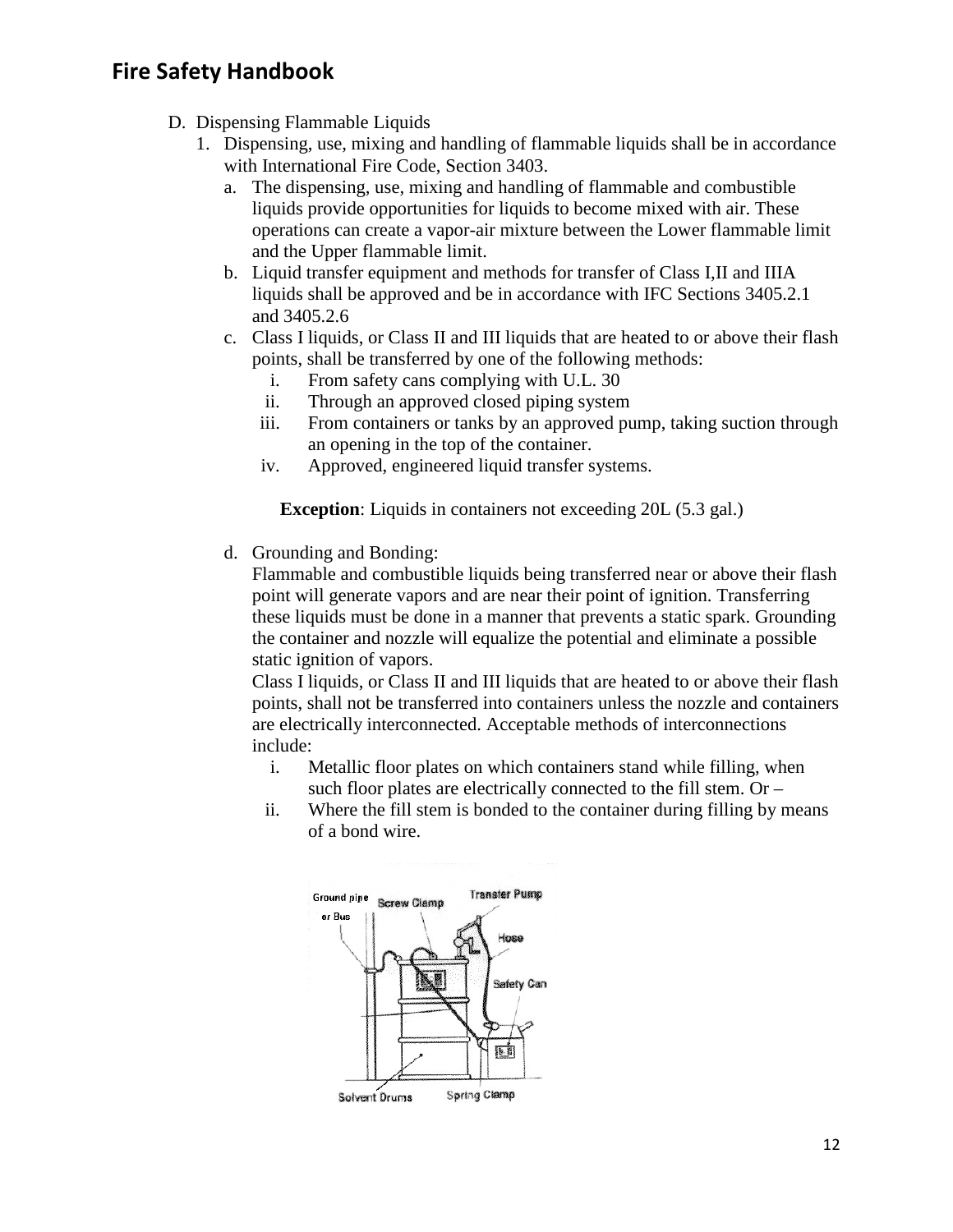#### VIII. **Fire Safety Equipment**

#### A. Fire extinguishers

Fire extinguishers are provided to extinguish small fires while in their beginning stage. Warning: Do not attempt to extinguish large or rapidly growing fires. Only persons trained in the use of extinguishers should attempt to fight a fire. Fire extinguishers are required to be visible and readily accessible at all times.

- 1. Regulatory Requirements. The International Fire Code, adopted by the State of Idaho under Idaho Code section §41-253, and the National Fire Protection Association (NFPA) Standard 10 require placement of fire extinguishers throughout university facilities.
- 2. Types. Different types of fires require different types of extinguishers. Fire extinguisher labels explain the types of fires they are configured for. Fire types and appropriate types of extinguishers are classified as follows:
	- a. Class A.

Class A type fires are those that involve "ordinary" combustible fuels, such as wood, wood by-products (paper, cardboard, etc.), cloth, and some plastics. Examples of Class A fire extinguishers: Pressurized water units, multi-purpose dry chemical units and certain foaming agents.

b. Class B.

Class B type fires are those that involve flammable liquids. Flammable liquids include gasoline, oils, solvents, greases, and most liquid forms of petroleum products. Examples of Class B fire extinguishers: Carbon dioxide, dry chemicals of most types, and most foaming agents.

c. Class C.

Class C type fires are those that involve energized electrical equipment. All "C" class units utilize a non-conductive agent. They may or may not be the required type for the fuel involved. Warning: It is important to make sure the unit has both a "C" designation and the rating for the fuel involved before attempting to use the extinguisher. The energy source involved must be shutoff to prevent the fire from re-igniting.

d. Class D.

Class D type of fires are those that involve combustible metals such as titanium, magnesium and sodium. Fire extinguishers for these types of fires must be specifically designed for the metal (or combination) involved.

e. Availability. Fire extinguishers must be readily available to building occupants in case of fire. Fire extinguishers are only effective in the very early stages of a fire. The time needed to safely retrieve an extinguisher and return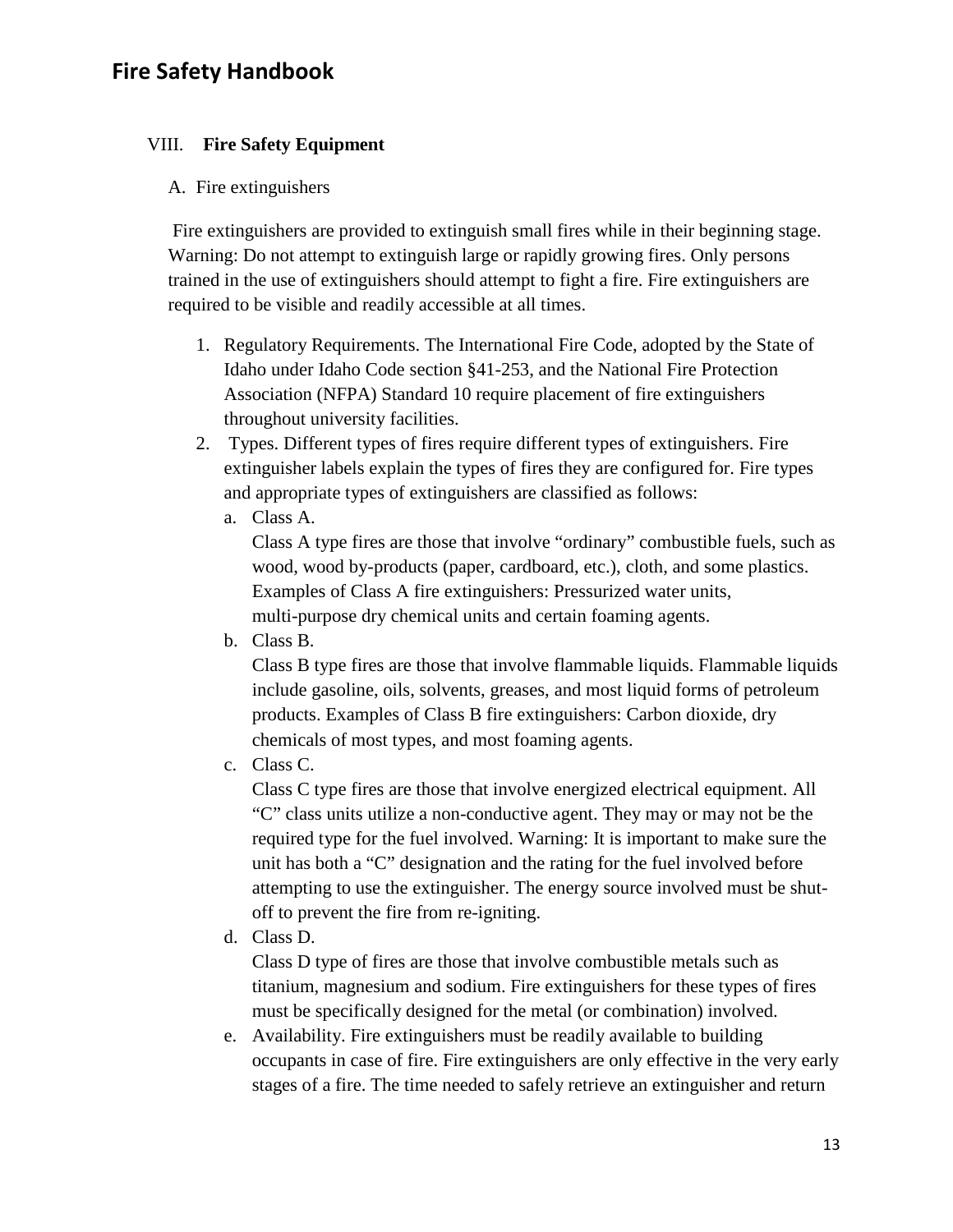to the fire is limited. As such, fire codes require a limit of seventy-five (75) feet of travel distance from any point within a building to a fire extinguisher.

3. Maintenance.

Fire extinguishers are required to be maintained and ready for use at all times. Facilities personnel inspect and maintain extinguishers for academic buildings on campus. Auxiliary units and locations outside of Moscow should use qualified vendors to inspect, maintain and recharge assigned extinguishers.

a. Monthly Inspections.

Facilities personnel will inspect each unit for damage, loss of pressure, mounting location and availability. Monthly inspections should be certified on the attached labels for each unit. After twelve (12) consecutive monthly inspections, the unit is due for annual maintenance.

- b. Annual Maintenance. Facilities personnel (or qualified vendors) should perform periodic maintenance inspections at least once a year, including all operating components of the unit, and if necessary, verify the condition of the extinguishing agent. The pressure test date is certified and, if necessary, a hydrostatic test is performed.
- c. Recharging or Replacement. If fire extinguishers are used, damaged or missing from their usual location, contact Facilities at (208) 885-6246 for immediate recharging or replacement.
- d. Placement. The type and size of fire extinguisher available in each location has been determined by the anticipated use of that area. If the use of an area changes, or the addition of a new process or procedure creates additional hazards, or if there are doubts regarding the type of fire extinguisher required for a particular area, conduct a survey to verify proper fire equipment coverage. These surveys may be requested from the Environmental Health and Safety Office at (208) 885-6524.
- 4. Educational Opportunities. Environmental Health and Safety personnel provide fire safety and fire equipment training upon request. For further information or to schedule training workshops call (208) 885-6524.
- 5. Information. For additional information on fire extinguisher use and types, contact Environmental Health and Safety at (208) 885-6524
- B. Fire and Smoke alarms
	- 1. Fire Alarms/Smoke and Heat detectors

All Moscow campus buildings have automatic fire alarm systems installed that include smoke detector and/or heat detection devices. These devices are ceiling mounted and will detect the presence of fire or smoke. They should never be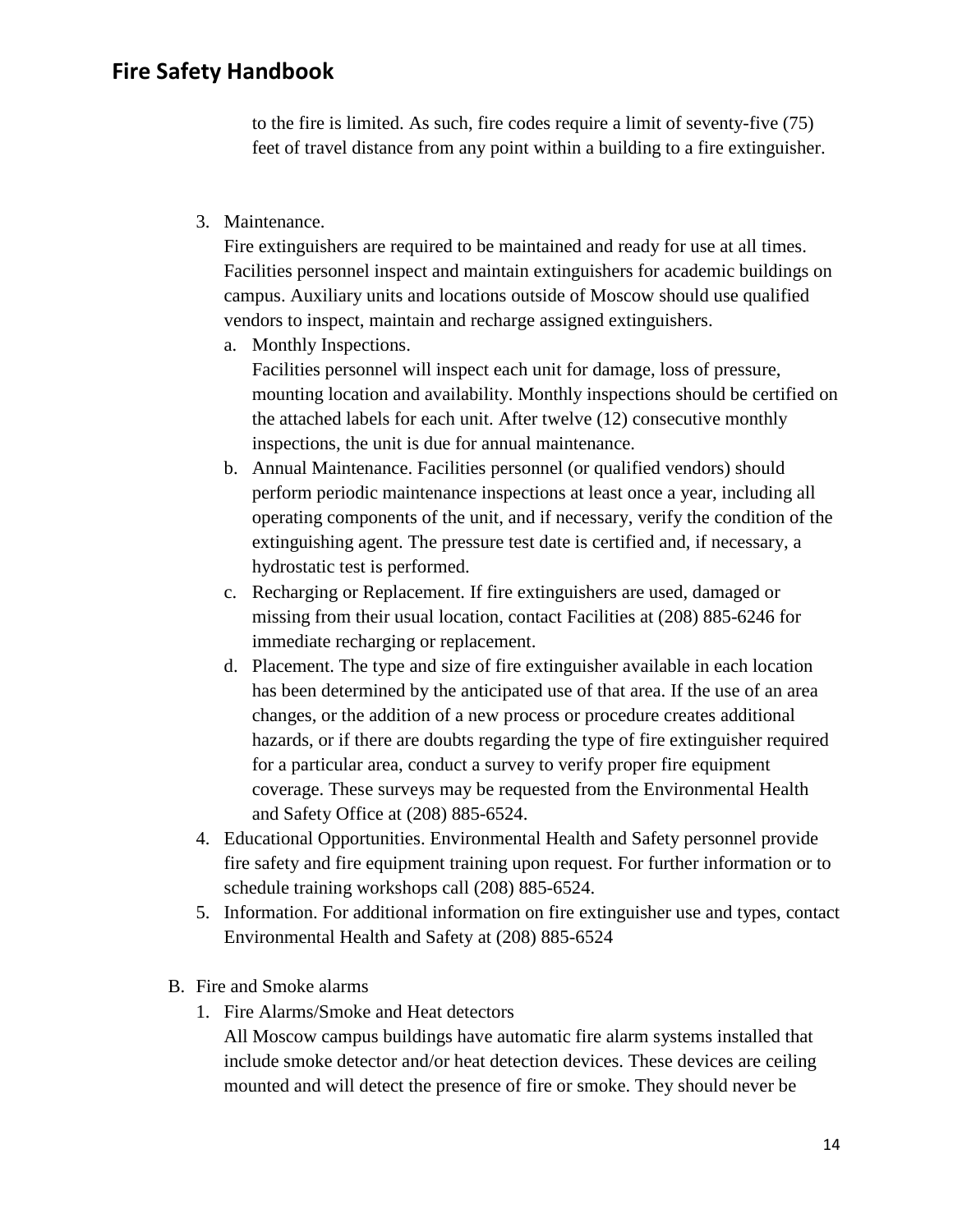covered or blocked. Never use aerosols or perform any operation in the vicinity of smoke/heat detectors that might generate dusts, mists or smoke.

- 2. Fire alarm manual pull-stations are available at all building exits, and exits from each floor, for activating fire alarms in a fire emergency. They should never be blocked and should be plainly visible and accessible at all times.
- 3. Fire Horns and Strobes are installed in every building to notify occupants whenever a fire alarm is activated. These devices are wall mounted high on the wall, and are intended to be plainly visible. They should never be blocked, or have items placed in such a way as to block the sound or the flashing lights. Be careful not to place cabinets or bookshelves in front of fire horns.
- C. Fire Sprinklers
	- 1. Fire sprinkler systems are installed in many campus buildings. The sprinklers can be on the ceiling, or high on the walls. It is critical for all sprinklers to have sufficient room to disperse water in a specific pattern to be able to extinguish a fire, should one occur.
	- 2. There should be nothing placed next to, or underneath a sprinkler closer than 18 inches. Do not allow storage, bookshelves, or other items to be placed within 18 inches of sprinklers.
	- 3. Never paint or put any foreign material on sprinklers or sprinkler bulbs. These materials will inhibit the sprinkler from responding properly to the heat from a fire.
	- 4. Never hang objects from a sprinkler or sprinkler piping.
	- 5. Fire sprinkler controls may be installed in some areas of the building available to the public, such as corridors or stairwells. Never attempt to operate valves or in any way tamper with this equipment. Injury and/or water damage may result.
- D. Standpipes
	- 1. Standpipes are piping connections for fire department use within buildings. They are commonly found in stairwells and corridors. These piping systems may be either dry, or fully charged with water.
		- a. Never operate a standpipe valve, or attempt to remove the cap on the piping valve – serious water damage may occur.
		- b. Some standpipes may be mounted inside cabinets and include a length of folded hose with nozzle. Never unravel hoses or operate valves – these hoses are for fire department use only.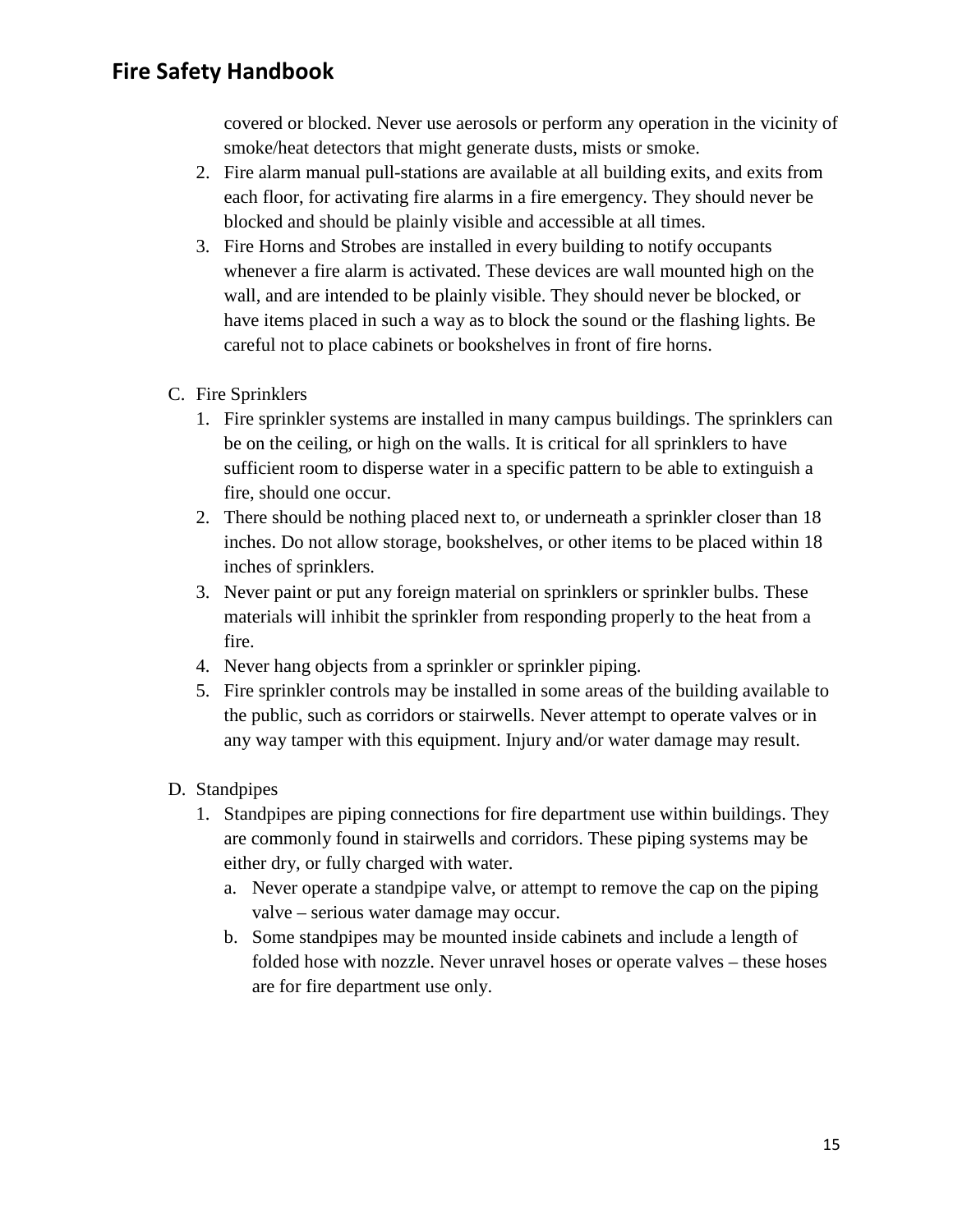- E. Fire Department Connections
	- 1. Fire department connection can be found on the exterior of buildings. These connections are necessary for fire department use during a fire situation.
	- 2. Never park cars or bicycles in front of connections, or block access or visibility in any way.
	- 3. Never attempt to open or remove piping caps, or tamper with valves.
	- 4. It is necessary that access to these connections be available at all times. If landscaping, vines, trees or other vegetation blocks visibility, notify Facilities for trimming or removal.

#### IX. **Emergency Response/ Evacuation**

- A. Exits and exit access are critical elements for building safety considerations. For purposes of personal safety and emergency response activity, exits and exit access must remain unobstructed and clearly identified.
	- 1. Exits. An "exit" should be seen as a continuous and unobstructed pathway that provides a means of accommodating the flow of people to a public way or staging area. Exits include intervening aisles, doors, doorways, gates, corridors, exterior exit balconies, ramps, stairways, exit passageways, and exit courts and yards. Exits within buildings are designed for the number of occupants the building can safely accommodate. As such, any obstructions in exits or exit access will hinder emergency evacuation procedures. Building and fire codes require the full available width of all exits to be available and unobstructed at all times.
	- 2. Exit Doors. Exit doors and fire doors are intended to provide the necessary means to move from one exit way element to another, while maintaining the fire-rated separation required by code. Never place items in front of, or block or restrict the visibility or access to, exit doors or exit door signs. Never lock an exit door, or restrict re-entry through an exit door.
	- 3. Room Exit Doors. Exits from rooms to corridors or other portions of the exit way must be kept clear and unobstructed at all times. A pathway at least as wide as the doorway must be maintained from the exit door to room aisles or walkways.
	- 4. Corridors accommodate larger groups and faster flow. The corridor width provided must be maintained at all times, and fire rated doors leading to corridors and stairwells must remain closed. Do not place items in corridors that would obstruct or impede egress.
	- 5. Stairwells are separated from other areas of the building by fire-rated construction to provide a means of egress. To maintain this separation, it is necessary that all stairwell doors remain closed at all times. Never prop open stairwell doors. Do not place any items within a stairwell enclosure.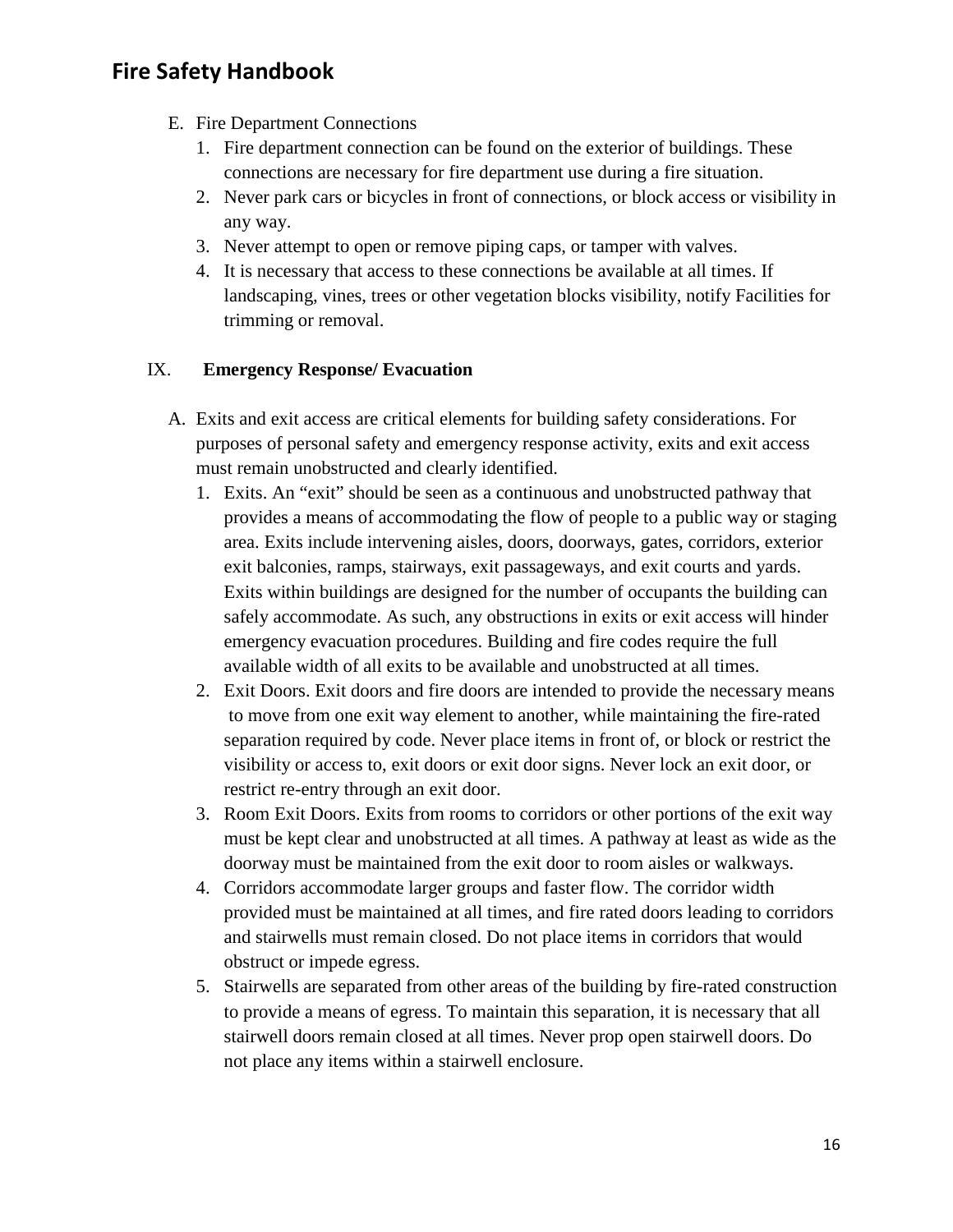- 6. Building exit doors lead to exit dispersal area and/or public ways. A pathway at least as wide as the exit door must be maintained from the door to the public way or yard. Never place bicycles or other restricting items in this pathway.
- B. Unit Emergency Response Plan
	- 1. Every Unit within the University of Idaho, is required to develop a Unit Emergency Response Plan.
		- a. Unit Emergency Response Plan should include the emergency evacuation information included here, as well as any building, departmental or group specific information required for a safe and rapid evacuation of occupants in an emergency.
- C. Emergency Information

Fire emergencies require prompt, safe and knowledgeable responses by fire department, university personnel and students in order to ensure that hazards are identified, warning is given, persons can exit safely, and help can be obtained quickly. All university personnel are expected to:

- 1. Know the location of exits from work, classroom, study, laboratory or residence areas, and memorize landmarks that might aid in evacuation if visibility is impaired by smoke.
- 2. Look for the most immediate exit from the building, and know at least one alternate path.
- 3. Know the location of fire extinguishers and the proper method and appropriateness for their use.
- 4. Know the location of all fire alarm stations for activating the building alarm.
- 5. Know the emergency telephone numbers (911), and clearly post emergency numbers at every phone.
- 6. Be alert for situations that could be sources of ignition or that might pose a threat of fire. Ensure a routine daily inspection of work areas, note any potential problems and resolve them or bring them to the attention of the Environmental Health and Safety Office at (208) 885-6524.
- 7. Fire safety involves prevention, warning, escape, and extinguishing. Employees and students are responsible for knowing and following basic fire safety procedures, set forth below. The health and safety of occupants is always paramount.
- 8. Procedures.

Immediate response by the fire department is critical in providing evacuation assistance and in successfully extinguishing a fire. Ensure that all building occupants understand the need to alert the fire department immediately when a fire is discovered.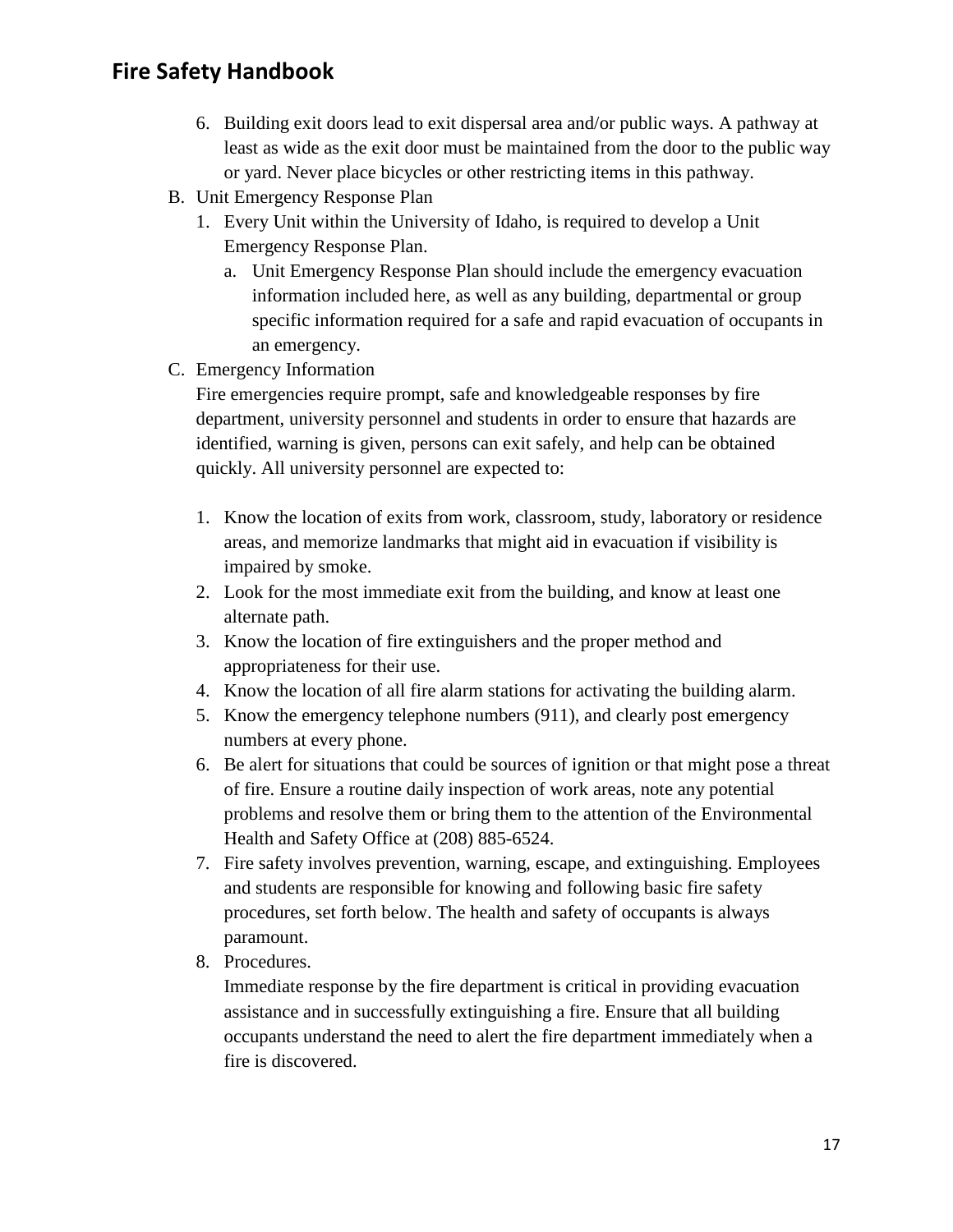a. Call for Help.

Immediately call 911. Identify yourself and the location of the fire (by building, floor, and room number, if possible).

b. Warn others.

Activate the fire alarm or have someone do so immediately. Alert other occupants, if necessary.

- c. Attempt to extinguish ONLY if you can do so safely:
	- i) Attempt to extinguish the fire only if the fire is small, can be extinguished quickly, and you have the proper fire extinguisher. If the fire cannot be extinguished easily, leave the area immediately.
	- ii) Never attempt to fight a fire unless it can be accomplished with the exit to your back. Leave immediately before it grows and blocks your exit(s).
	- iii) Never attempt to extinguish a fire with a fire hose. If it is too large for you to safely control using a fire extinguisher, evacuate, call the fire department, and leave extinguishing of the fire to trained fire fighters.
- d. Evacuate Immediately Upon Alarm. Whenever a fire alarm sounds, evacuate the building immediately, whether or not you can see fire or smoke. Fires in areas remote from you in the building can quickly spread and become threatening to everyone in the building.
- e. Close Off Fire Area. Close off the area of fire origin as much as possible. Close doors to the area of fire origin as you leave the area. It is important to slow the spread of smoke during this critical time to allow a greater degree of safety during evacuation.
- f. Information. Please review your Unit Emergency Response Plan. If you do not have a copy of the Unit Emergency Response Plan, ask your supervisor for a copy.
- D. Emergency Evacuation Procedures
	- 1. All university employees and students should be aware of emergency evacuation procedures. The Environmental Health and Safety Office has developed general emergency evacuation procedures and each department should supplement these procedures with departmental specific information via the Unit Emergency Response Plan. It is recommended that these procedures be posted in every department and distributed to all building occupants.
	- 2. Each department is responsible for ensuring that their employees and students are aware of the proper emergency evacuation procedures. Each department is also required to develop additional evacuation procedures that account for activities being conducted in the department, account for all individuals after an evacuation,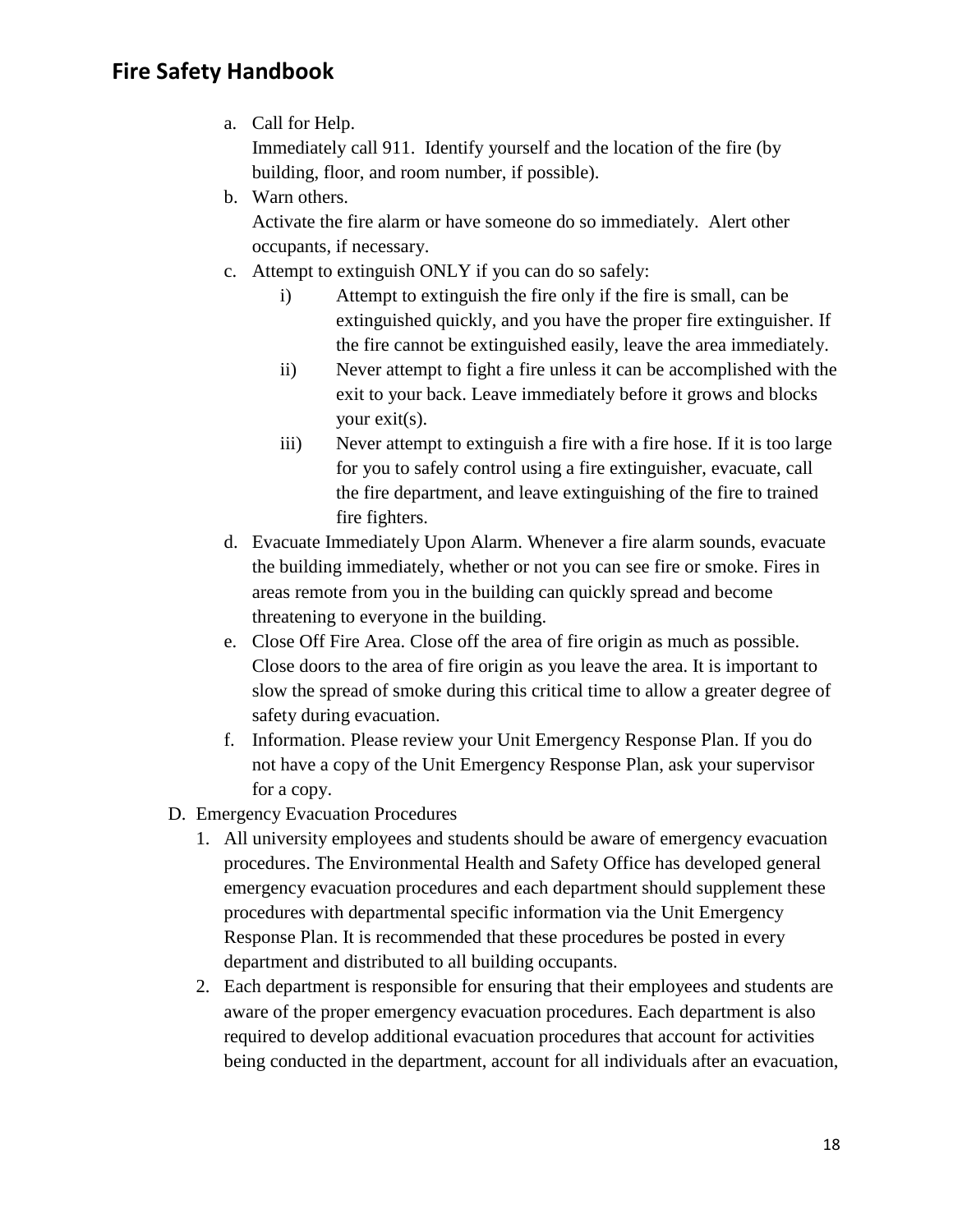etc. Environmental Health and Safety personnel can assist departments in developing and reviewing these procedures.

- 3. Procedures.
	- a. General Procedures. All occupants are required to evacuate the building immediately when a fire alarm sounds or other evacuation signal is given.

i) Call 9-911

ii) Close all the doors to the room of fire origin or other hazard when leaving. iii) Activate the fire alarm at the nearest manual station located in the hallway, if necessary.

iv) Leave the building through the nearest exit.

v) Do not use the elevator; use the stairwell or proceed to the Area for Evacuation Assistance.

vi) Do not leave any doors open behind you. Unlock and close all doors if possible.

vii) Never open doors that feel hot to the touch, use a different exit. viii) Never attempt to travel through smoke-filled or other imminently hazardous area. If you encounter smoke in stairwells, close the door and use a different exit.

ix) After evacuation, move away from the building. Never assemble near exits or fire lanes.

b. If You Become Trapped due to smoke, heat, flames, or other hazard. In the event you become trapped by smoke, heat, flames, or other hazard, use the following procedures.

i) Leave the room door closed. Seal door cracks and ventilation grilles with cloth or wetted towels or clothing if possible.

ii) Use the telephone to call 9-911 and let them know your location. Hang an article of clothing, large enough for rescuers to see, out the window.

iii) If smoke enters the room, open the window to let it out. Close the window if outside smoke enters. Tie a cloth or piece of clothing around your nose and mouth to filter out smoke if necessary.

iv) Stay close to the floor where the air is cleaner.

c. Plans.

Each departmental administrator is required to establish and maintain an evacuation plan for building occupants. Evacuation plans should consist of written statements describing exit routes and the expected response of personnel to an alarm or other call for evacuation.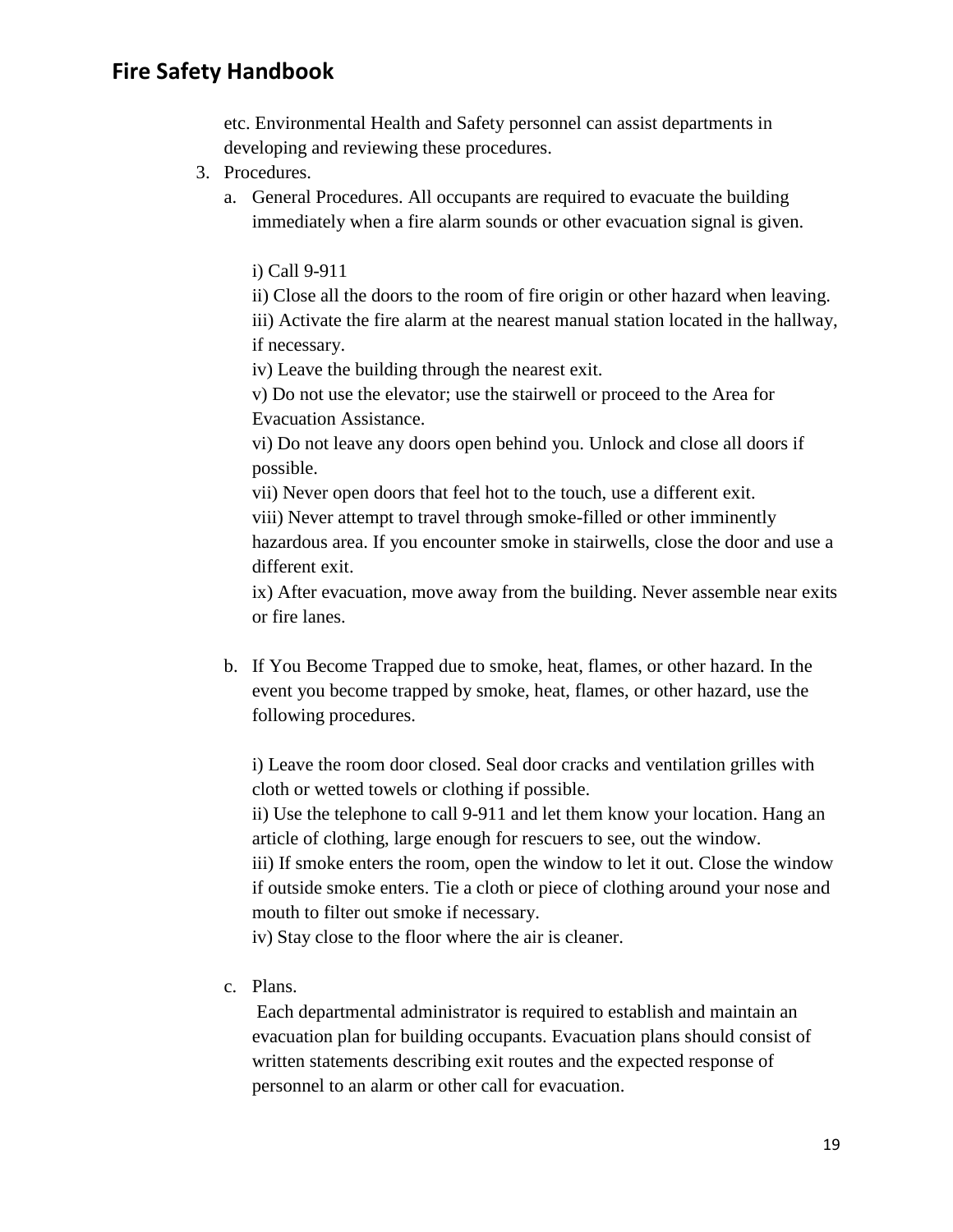- i) The evacuation plan should address, as appropriate, the following situations. a) The needs of persons with disabilities, e.g., mobility, visual or hearing impairments.
	- b) Scientific experiments or demonstrations in progress.
	- c) Hazardous or volatile substances in use or processes in progress.
	- d) Classes in progress.
	- e) Sensitive or valuable items to be secured.
	- f) Assembly areas after evacuation and accounting for personnel.

ii) All building occupants should be familiar with evacuation plans through employee orientations and/or training sessions provided or arranged by the department administrator.

iii) Copies of the plan should be submitted to the Environmental Health and Safety Office and posted in the work area.

d. Public and Assembly Buildings. Public or assembly buildings are those buildings that may contain large numbers of persons gathered in one area, or buildings that may contain a large group gathered for a specific event (e.g., ASUI-Kibbie Activity Center, Administration Auditorium, Hartung Theater, Borah Theater, etc.).

i) Activities within public or assembly-type buildings may require buildingspecific evacuation procedures that necessitate the involvement of building or event staff to aid evacuees.

ii) Assembly buildings differ from the office or classroom setting in that some occupants may be in the building for the first time and may be unfamiliar with the location of exits.

iii) Managers or administrators of buildings housing such activities should consult with the Fire Safety Specialist in the Environmental Health and Safety Office to formulate a unique procedure for evacuation for their facility and proper training of personnel.

#### X. **Fire Reporting**

A. All fires, or false alarms should be reported immediately to the Moscow Fire Department and Environmental Health and Safety.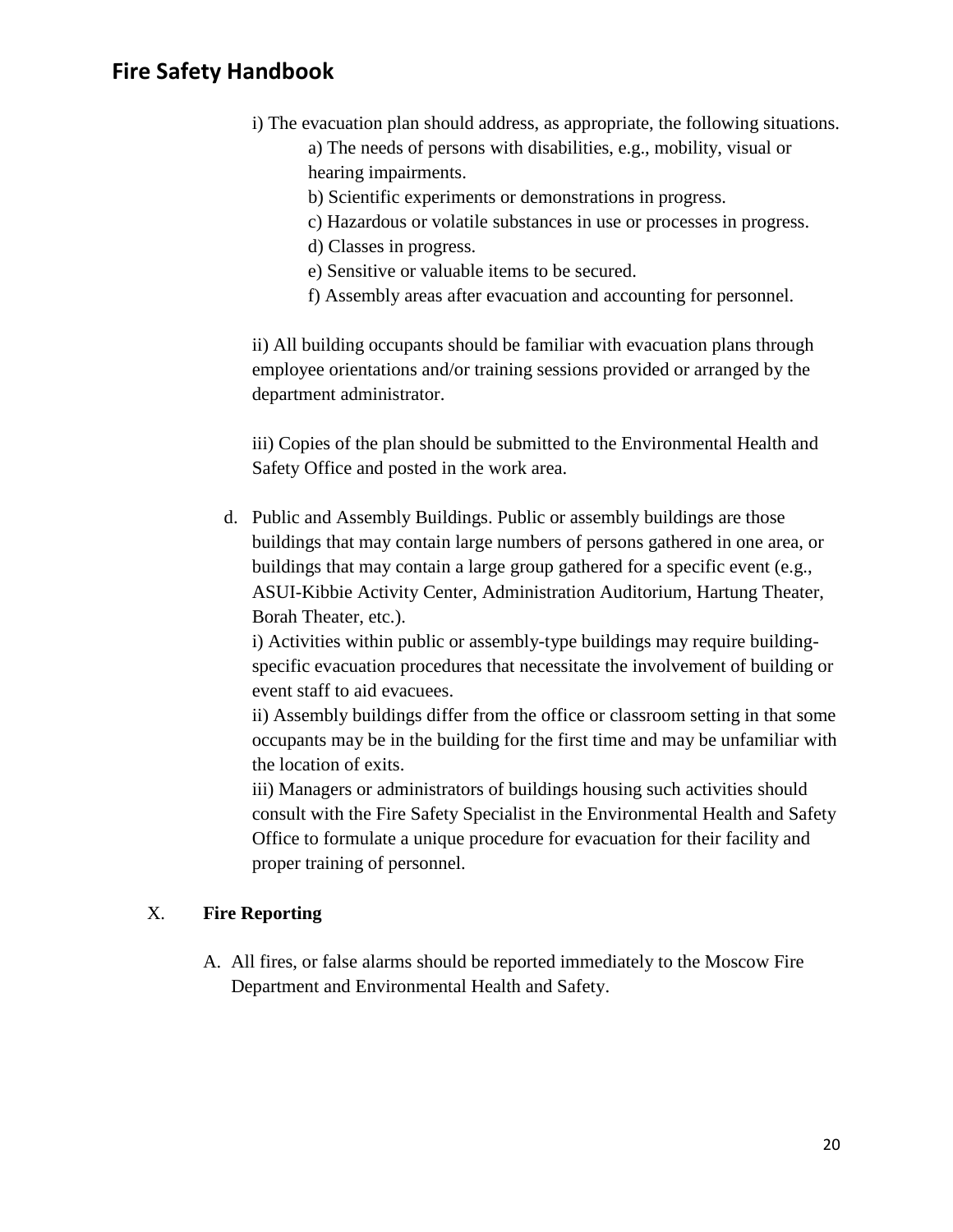|           | <b>Recreational Fire Authorization Form</b>                                                                                                                                                                                                                                                                                                                                                                  |
|-----------|--------------------------------------------------------------------------------------------------------------------------------------------------------------------------------------------------------------------------------------------------------------------------------------------------------------------------------------------------------------------------------------------------------------|
|           | <b>University of Idaho</b>                                                                                                                                                                                                                                                                                                                                                                                   |
|           | Step 1: Complete the following information.                                                                                                                                                                                                                                                                                                                                                                  |
|           |                                                                                                                                                                                                                                                                                                                                                                                                              |
|           |                                                                                                                                                                                                                                                                                                                                                                                                              |
|           |                                                                                                                                                                                                                                                                                                                                                                                                              |
|           |                                                                                                                                                                                                                                                                                                                                                                                                              |
|           | Responsible Individuals (two required):                                                                                                                                                                                                                                                                                                                                                                      |
| 1)        |                                                                                                                                                                                                                                                                                                                                                                                                              |
|           | Phone: $\frac{1}{\sqrt{1-\frac{1}{2}}\sqrt{1-\frac{1}{2}}\sqrt{1-\frac{1}{2}}\sqrt{1-\frac{1}{2}}\sqrt{1-\frac{1}{2}}\sqrt{1-\frac{1}{2}}\sqrt{1-\frac{1}{2}}\sqrt{1-\frac{1}{2}}\sqrt{1-\frac{1}{2}}\sqrt{1-\frac{1}{2}}\sqrt{1-\frac{1}{2}}\sqrt{1-\frac{1}{2}}\sqrt{1-\frac{1}{2}}\sqrt{1-\frac{1}{2}}\sqrt{1-\frac{1}{2}}\sqrt{1-\frac{1}{2}}\sqrt{1-\frac{1}{2}}\sqrt{1-\frac{1}{2}}\sqrt{1-\frac{1}{2$ |
| 2)        |                                                                                                                                                                                                                                                                                                                                                                                                              |
|           | Phone: $\frac{1}{\sqrt{1-\frac{1}{2}}\sqrt{1-\frac{1}{2}}\sqrt{1-\frac{1}{2}}\sqrt{1-\frac{1}{2}}\sqrt{1-\frac{1}{2}}\sqrt{1-\frac{1}{2}}\sqrt{1-\frac{1}{2}}\sqrt{1-\frac{1}{2}}\sqrt{1-\frac{1}{2}}\sqrt{1-\frac{1}{2}}\sqrt{1-\frac{1}{2}}\sqrt{1-\frac{1}{2}}\sqrt{1-\frac{1}{2}}\sqrt{1-\frac{1}{2}}\sqrt{1-\frac{1}{2}}\sqrt{1-\frac{1}{2}}\sqrt{1-\frac{1}{2}}\sqrt{1-\frac{1}{2}}\sqrt{1-\frac{1}{2$ |
| fire.     | Note: Individuals named on this form must attend the fire/burning and assume full responsibility for controlling and extinguishing all                                                                                                                                                                                                                                                                       |
|           | Permits are issued on the condition that equipment be on hand to control and/or extinguish all fire when necessary. The following<br>are required as a minimum:                                                                                                                                                                                                                                              |
|           | 1) Garden hose or other water source capable of controlling the fire;                                                                                                                                                                                                                                                                                                                                        |
|           | 2) Shovel; and                                                                                                                                                                                                                                                                                                                                                                                               |
|           | 3) 2-5 gallon size bucket.                                                                                                                                                                                                                                                                                                                                                                                   |
|           | It is the responsibility of the undersigned to assure all flames and embers are extinguished prior to vacating the area, and to abide<br>by any additional requirements set by the Moscow Fire Department and the City of Moscow, and for locations outside of Moscow,<br>the requirements of that jurisdiction.                                                                                             |
| Signature | Date                                                                                                                                                                                                                                                                                                                                                                                                         |
|           | Step 2: Obtain approval from Environmental Health and Safety (1108 West Sixth Street) or for locations outside of Moscow,<br>the senior administrator for the location.                                                                                                                                                                                                                                      |
|           |                                                                                                                                                                                                                                                                                                                                                                                                              |
|           | Step 3: Moscow only: Obtain a burning permit from the Moscow Fire Department.<br>This form must be taken to the Moscow Fire Department (Station #3, 229 Pintail Lane) to secure a burning permit. For locations                                                                                                                                                                                              |

outside of Moscow, check with the local jurisdiction.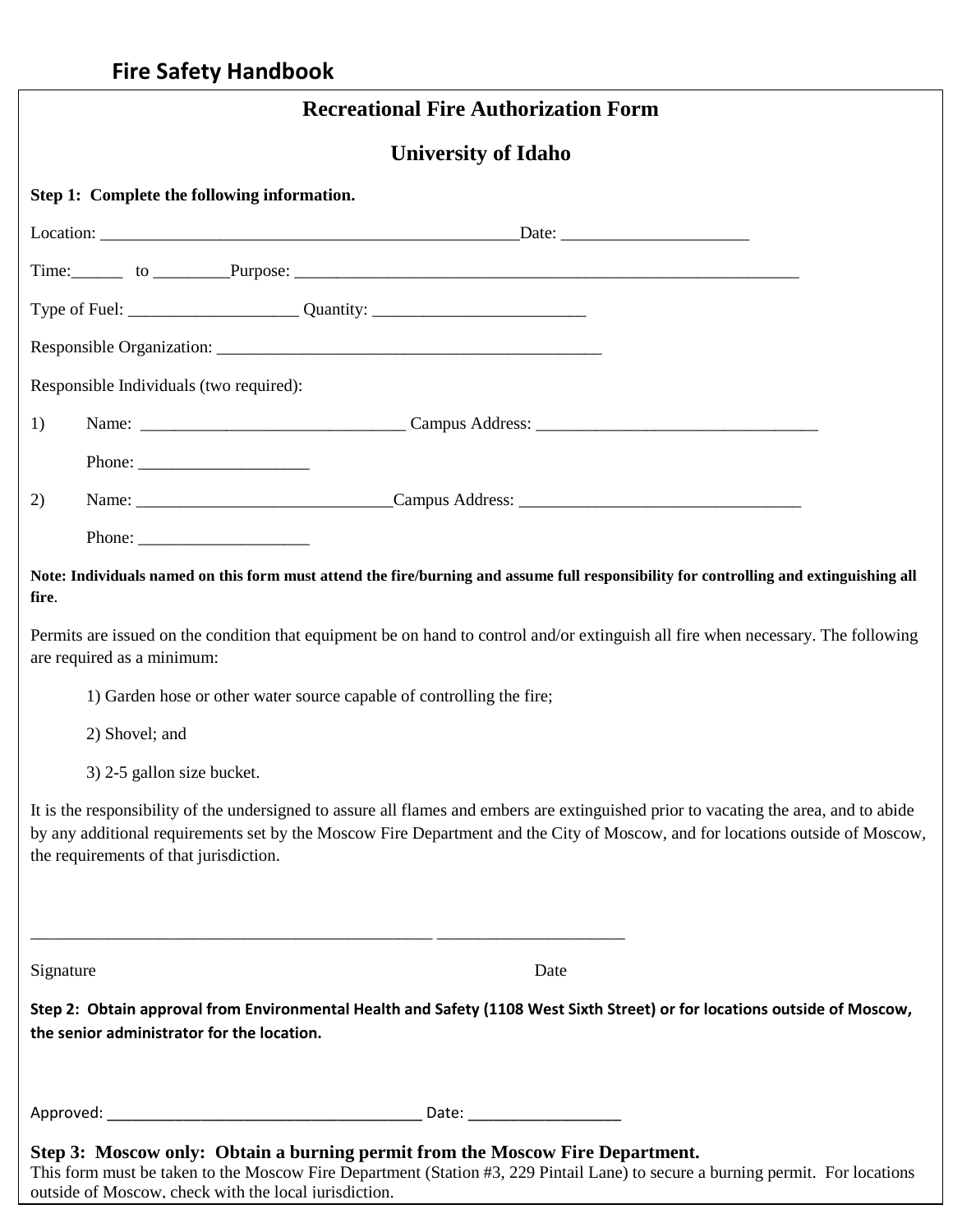## **MONTHLY SELF- INSPECTION FORM**

| <b>Building:</b> | <b>Inspector:</b> | Date: |
|------------------|-------------------|-------|
| Department       | Room $#$          |       |

**"YES"** items require correction.

| <b>YES</b> | NO | <b>Description</b>                                                              | <b>Comments/Action(s)</b> |
|------------|----|---------------------------------------------------------------------------------|---------------------------|
|            |    | Electric cord attached to building surface or run<br>through door/ceiling/wall. |                           |
|            |    | Electric cord frayed, cut, or damaged.                                          |                           |
|            |    | Exposed live electrical parts.                                                  |                           |
|            |    | Ungrounded equipment.                                                           |                           |
|            |    | Storage within 3' of electric panels.                                           |                           |
|            |    | Circuit breakers/disconnects not labeled.                                       |                           |
|            |    | Fire extinguishers obstructed? Accessible?                                      |                           |
|            |    | Fire extinguishers not current monthly check.                                   |                           |
|            |    | Exit doors obstructed                                                           |                           |
|            |    | Exit signs not visible/illuminated                                              |                           |
|            |    | Storage not within 18"of sprinkler heads                                        |                           |
|            |    | Storage/combustibles near heater/heat source.                                   |                           |
|            |    | Aisles narrower than 29 inches                                                  |                           |
|            |    | Compressed gas cylinders not capped/chained                                     |                           |
|            |    | Flammable liquids outside of cabinets.                                          |                           |
|            |    | Incompatible chemicals stored together                                          |                           |
|            |    | Chemicals not labeled with name/hazards                                         |                           |
|            |    | Material Safety Data Sheets not available.                                      |                           |
|            |    | Excess of combustible waste materials                                           |                           |
|            |    | Oily/greasy rags in not in covered metal can.                                   |                           |
|            |    | Extension cords in use                                                          |                           |
|            |    | Emergency plan not posted/emergency<br>numbers not near phone?                  |                           |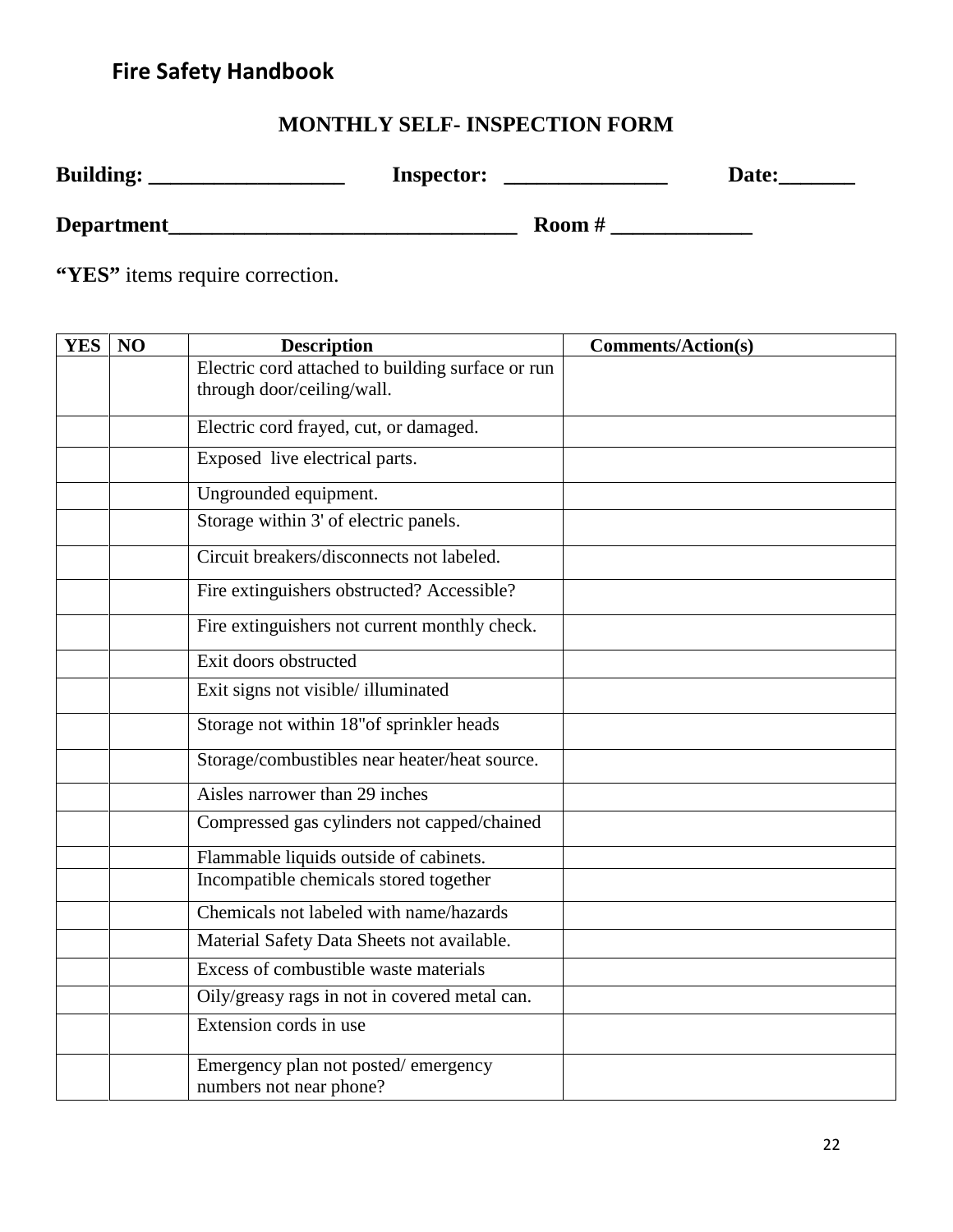*Welding and other hotwork should be performed in designated maintenance areas where appropriate controls are present whenever possible.*

Conditions should allow all items on this list to be checked "Yes" before welding or other **hotwork operations are permitted to proceed.**

| Yes | No | Welders, assistants and observers have been supplied with and instructed to<br>wear appropriate eye, face, hearing and hand protection.                                                                                                                                                                                                                                                                                                                    |
|-----|----|------------------------------------------------------------------------------------------------------------------------------------------------------------------------------------------------------------------------------------------------------------------------------------------------------------------------------------------------------------------------------------------------------------------------------------------------------------|
| Yes | No | Welders and other persons in the work area will wear clothing that protects all<br>parts of the body from burns and damage associated with the ultraviolet<br>radiation produced.                                                                                                                                                                                                                                                                          |
| Yes | No | If welding is performed overhead welders will wear leather caps or helmets and<br>shoulder covers.                                                                                                                                                                                                                                                                                                                                                         |
| Yes | No | Welders will wear boots or similar substantial foot gear that completely covers<br>the feet and ankles with pants-cuffs worn on the outside.                                                                                                                                                                                                                                                                                                               |
| Yes | No | If work will be done on an elevated surface an effective means of fall<br>protection is provided.                                                                                                                                                                                                                                                                                                                                                          |
| Yes | No | If work must be performed under wet/damp conditions, mats, platforms or<br>other means are provided that effectively insulate workers from shock hazards.                                                                                                                                                                                                                                                                                                  |
| Yes | No | Workers have been provided and have reviewed appropriate Material Data<br>Safety Sheets for all potentially hazardous materials that will be used.                                                                                                                                                                                                                                                                                                         |
| Yes | No | If compressed gas cylinders are present, they are secured in an upright position<br>and caps are in place when not in use.                                                                                                                                                                                                                                                                                                                                 |
| Yes | No | Mechanical ventilation is provided to pull welding fumes away from the welder<br>and discharge exhaust fumes safely for welding that must be performed in an<br>area where natural ventilation is not sufficient to maintain a safe atmosphere.                                                                                                                                                                                                            |
| Yes | No | If hotwork will be performed in a confined space, continuous air monitoring<br>will be performed and documented as required by the university's confined<br>space standard.                                                                                                                                                                                                                                                                                |
| Yes | No | If hotwork will be performed in a confined space, compressed gas cylinders will<br>remain outside the space and torches will be removed from space when not in<br>use.                                                                                                                                                                                                                                                                                     |
| Yes | No | Appropriate respirators are provided and will be used if natural or mechanical<br>ventilation is not sufficient for maintaining a safe atmosphere. (NOTE:<br>Welding or cutting operations that involve materials containing fluorine<br>compounds, stainless steel, zinc, lead, beryllium, cadmium, and mercury are<br>especially hazardous and may require the use of both local ventilation and<br>respiratory equipment to ensure adequate protection) |
| Yes | No | Gas welding hoses are equipped with flashback arrestors.                                                                                                                                                                                                                                                                                                                                                                                                   |
| Yes | No | Noncombustible or flameproof flash screens are placed as needed to protect<br>other personnel from flash and sparks.                                                                                                                                                                                                                                                                                                                                       |
| Yes | No | Screens are positioned approximately 2 feet above the floor to allow for<br>maximum ventilation (unless work must be performed at so low a level that                                                                                                                                                                                                                                                                                                      |